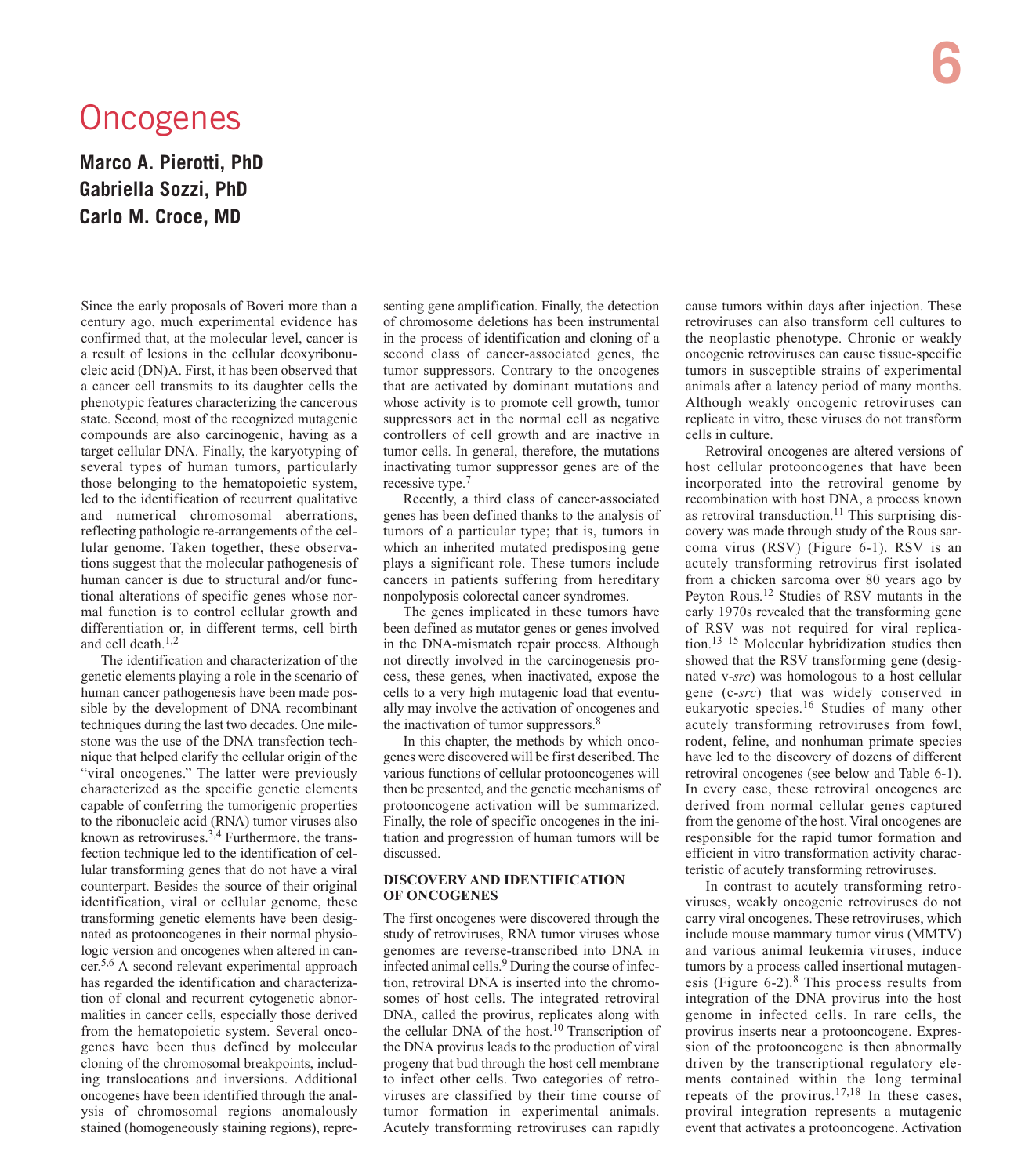<span id="page-1-0"></span>

**Figure 6-1** Retroviral transduction. A ribonucleic acid (RNA) tumor virus infects a human cell carrying an activated *src* gene (red star). After the process of recombination between retroviral genome and host deoxyribonucleic acid (DNA), the oncogene *c-src* is incorporated into the retroviral genome and is renamed *v-src*. When the retrovirus carrying *v-src* infects a human cell, the viral oncogene is rapidly transcribed and is responsible for the rapid tumor formation.

of the protooncogene then results in transformation of the cell, which can grow clonally into a tumor. The long latent period of tumor formation of weakly oncogenic retroviruses is therefore due to the rarity of the provirus insertional event that leads to tumor development from a single transformed cell. Insertional mutagenesis by weakly oncogenic retroviruses, first demonstrated in bursal lymphomas of chickens, frequently involves the same oncogenes (such as *myc*, *myb*, and *erb B*) that are carried by acutely transforming retroviruses.<sup>19–21</sup> In many cases, however, insertional mutagenesis has been used as a tool to identify new oncogenes, including *int-1*, *int-2*, *pim-1*, and *lck*. 22

The demonstration of activated protooncogenes in human tumors was first shown by the DNA-mediated transformation technique.<sup>23,24</sup> This technique, also called gene transfer or transfection assay, verifies the ability of donor DNA from a tumor to transform a recipient strain of rodent cells called NIH 3T3, an immortalized mouse cell line (Figure 6-3).<sup>25,26</sup> This sensitive assay, which can detect the presence of singlecopy oncogenes in a tumor sample, also enables the isolation of the transforming oncogene by molecular cloning techniques. After serial growth of the transformed NIH 3T3 cells, the human tumor oncogene can be cloned by its association with human repetitive DNA sequences. The first human oncogene isolated by the gene transfer technique was derived from a bladder carcinoma.27,28 Overall, approximately 20% of individual human tumors have been shown to induce transformation of NIH 3T3 cells in gene-transfer assays. The value of transfection assay was recently reinforced by the laboratory of Robert Weinberg, which showed that the ectopic expression of the telomerase catalytic subunit (hTERT), in combination with the

simian virus 40 large T product and a mutated oncogenic H-*ras* protein, resulted in the direct tumorigenic conversion of normal human epithelial and fibroblast cells.29 Many of the oncogenes identified by gene-transfer studies are identical or closely related to those oncogenes transduced by retroviruses. Most prominent among these are members of the *ras* family that have been repeatedly isolated from various human tumors by gene transfer.30,31 A number of new oncogenes (such as *neu*, *met*, and *trk*) have also been identified by the gene-transfer technique.<sup>32,33</sup> In many cases, however, oncogenes identified by gene transfer were shown to be activated by rearrangement during the experimental procedure and are not activated in the human tumors that served as the source of the donor DNA, as in the case of *ret* that was subsequently found genuinely rearranged and activated in papillary thyroid carcinomas.34–36

Chromosomal translocations have served as guideposts for the discovery of many new oncogenes.37,38 Consistently recurring karyotypic abnormalities are found in many hematologic and solid tumors. These abnormalities include chromosomal rearrangements as well as the gain or loss of whole chromosomes or chromosome segments. The first consistent karyotypic abnormality identified in a human neoplasm was a characteristic small chromosome in the cells of patients with chronic myelogenous leukemia.39 Later identified as a derivative of chromosome 22, this abnormality was designated the Philadelphia chromosome, after its city of discovery. The application of chromosome banding techniques in the early 1970s enabled the precise cytogenetic characterization of many chromosomal translocations in human leukemia, lymphoma, and solid tumors.<sup>40</sup> The subsequent development of molecular cloning techniques then enabled the identification of protooncogenes at or near chromosomal breakpoints in various neoplasms. Some of these protooncogenes, such as *myc* and *abl*, had been previously identified as retroviral oncogenes. In general, however, the cloning of chromosomal breakpoints has served as a rich source of discovery of new oncogenes involved in human cancer.

**ONCOGENES, PROTOONCOGENES, AND THEIR FUNCTIONS** Protooncogenes encode proteins that are involved in the control of cell growth. Alteration of the structure and/or expression of protooncogenes can activate them to become oncogenes capable of inducing in susceptible cells the neoplastic phenotype. Oncogenes can be classified into five groups based on the functional and biochemical properties of protein products of their normal counterparts (protooncogenes). These groups are (1) growth factors, (2) growth factor receptors, (3) signal transducers, (4) transcription factors, and (5) others, including programmed cell death regulators. [Table 6-1 l](#page-2-0)ists examples of oncogenes according to their functional categories.

**GROWTH FACTORS** Growth factors are secreted polypeptides that function as extracellular signals to stimulate the proliferation of target cells.41,42 Appropriate target cells must possess a specific receptor in order to respond to a specific type of growth factor. A well-characterized example is platelet-derived growth factor (PDGF), an approximately 30 kDa protein consisting of two polypeptide chains. $43$  PDGF is released from platelets during the process of blood coagulation. PDGF stimulates the proliferation of fibroblasts, a cell growth process that plays an important role in wound healing. Other well-characterized examples of growth factors include nerve growth factor, epidermal growth factor, and fibroblast growth factor.

The link between growth factors and retroviral oncogenes was revealed by study of the *sis* oncogene of simian sarcoma virus, a retrovirus first isolated from a monkey fibrosarcoma. Sequence analysis showed that *sis* encodes the beta chain of PDGF.<sup>44</sup> This discovery established the principle that inappropriately expressed growth factors could function as oncogenes. Experiments demonstrated that the constitutive expression of the *sis* gene product (PDGF-β) was sufficient to cause neoplastic transformation of fibroblasts but not of cells that lacked the receptor for PDGF.<sup>45</sup> Thus, transformation by *sis* requires interaction of the *sis* gene product with the PDGF receptor. The mechanism by which a growth factor affects the same cell that produces it is called autocrine stimulation .46 The constitutive expression of the *sis* gene product appears to cause neoplastic transformation by the mechanism of autocrine stimulation, resulting in selfsustained aberrant cell proliferation. This model, derived from experimental animal systems, has been recently demonstrated in a human tumor. Dermatofibrosarcoma protuberans (DP) is an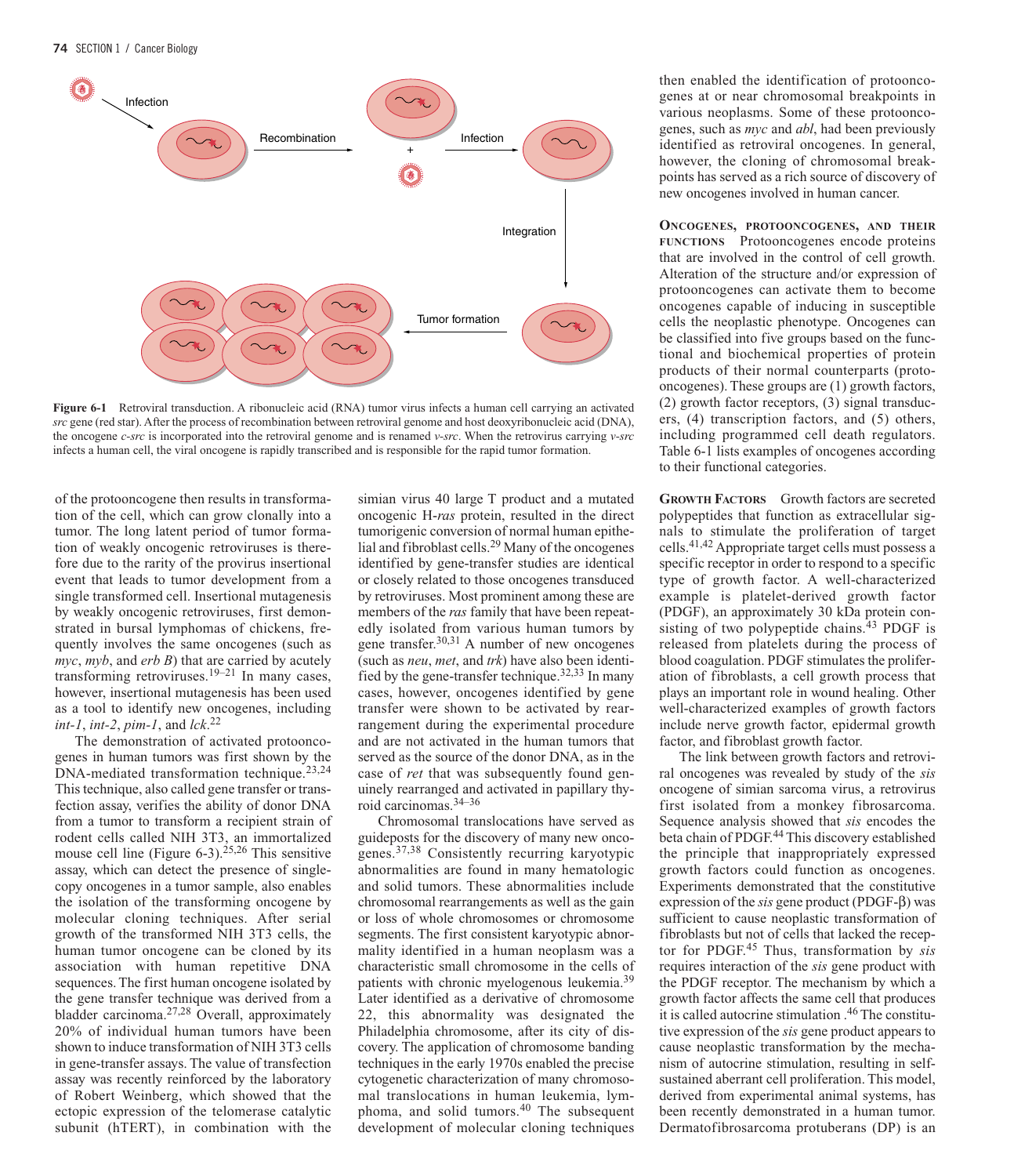<span id="page-2-0"></span>

| Table 6-1 Oncogenes            |                                              |                                          |                                        |                                                                                                    |                                                      |  |
|--------------------------------|----------------------------------------------|------------------------------------------|----------------------------------------|----------------------------------------------------------------------------------------------------|------------------------------------------------------|--|
| Oncogene                       | Chromosome                                   | Method of Identification                 | Neoplasm                               | Mechanism of Activation                                                                            | <b>Protein Function</b>                              |  |
| Growth factors                 |                                              |                                          |                                        |                                                                                                    |                                                      |  |
| $v-sis$                        | $22q12.3-13.1$                               | Sequence homology                        | Glioma/fibrosarcoma                    | Constitutive production                                                                            | <b>B-chain PDGF</b>                                  |  |
| int2                           | 11q13                                        | Proviral insertion                       | Mammary carcinoma                      | Constitutive production                                                                            | Member of FGF family                                 |  |
| KS3                            | 11q13.3                                      | DNA transfection                         | Kaposi sarcoma                         | Constitutive production                                                                            | Member of FGF family                                 |  |
| <b>HST</b>                     | 11q13.3                                      | <b>DNA</b> transfection                  | Stomach carcinoma                      | Constitutive production                                                                            | Member of FGF family                                 |  |
| Growth factor receptors        |                                              |                                          |                                        |                                                                                                    |                                                      |  |
|                                | Tyrosine kinases: integral membrane proteins |                                          |                                        |                                                                                                    |                                                      |  |
| <b>EGFR</b>                    | $7p1.1-1.3$                                  | DNA amplification<br>Viral homolog       | Squamous cell carcinoma<br>Sarcoma     | Gene amplification/increased protein<br>Constitutive activation                                    | EGF receptor                                         |  |
| $v-fms$<br>v-kit               | 5q33-34 (FMS)<br>$4q11-21$ (KIT)             | Viral homolog                            | Sarcoma                                | Constitutive activation                                                                            | CSF1 receptor<br>Stem-cell factor receptor           |  |
| $V$ - $ros$                    | 6q22 (ROS)                                   | Viral homolog                            | Sarcoma                                | Constitutive activation                                                                            |                                                      |  |
| <b>MET</b>                     | 7p31                                         | <b>DNA</b> transfection                  | MNNG-treated human                     | DNA rearrangment/ligand-independent                                                                | HGF/SF receptor                                      |  |
|                                |                                              |                                          | osteocarcinoma cell line               | constitutive activation (fusion proteins)                                                          |                                                      |  |
| <b>TRK</b>                     | $1q32 - 41$                                  | DNA transfection                         | Colon/thyroid carcinomas               | DNA rearrangment/ligand-independent                                                                | NGF receptor                                         |  |
|                                |                                              |                                          |                                        | constitutive activation (fusion proteins)                                                          |                                                      |  |
| <b>NEU</b>                     | $17q11.2-12$                                 | Point mutation/DNA                       | Neuroblastoma/breast                   | Gene amplification                                                                                 | $\gamma$                                             |  |
|                                |                                              | amplification                            | carcinoma                              |                                                                                                    |                                                      |  |
| <b>RET</b>                     | 10q11.2                                      | <b>DNA</b> transfection                  | Carcinomas of thyroid;<br>MEN2A, MEN2B | DNA rearrangment/point mutation<br>(ligand-independent constitutive<br>activation/fusion proteins) | <b>GDNF/NTT/ART/PSP</b><br>receptor                  |  |
|                                | Receptors lacking protein kinase activity    |                                          |                                        |                                                                                                    |                                                      |  |
| mas                            | $6q24 - 27$                                  | DNA transfection                         | Epidermoid carcinoma                   | Rearrangment of 5' noncoding region                                                                | Angiotensin receptor                                 |  |
| Signal transducers             |                                              |                                          |                                        |                                                                                                    |                                                      |  |
|                                | Cytoplasmic tyrosine kinases                 |                                          |                                        |                                                                                                    |                                                      |  |
| <b>SRC</b>                     | $20p12-13$                                   | Viral homolog                            | Colon carcinoma                        | Constitutive activation                                                                            | Protein tyrosine kinase                              |  |
| $V - yes$                      | $18q21-3$ (YES)                              | Viral homolog                            | Sarcoma                                | Constitutive activation                                                                            | Protein tyrosine kinase                              |  |
| $v-fgr$                        | $1p36.1-36.2$ (FGR)                          | Viral homolog                            | Sarcoma                                | Constitutive activation                                                                            | Protein tyrosine kinase                              |  |
| v-fes<br><b>ABL</b>            | $15q25-26$ (FES)<br>9q34.1                   | Viral homolog<br>Chromosome              | Sarcoma<br><b>CML</b>                  | Constitutive activation<br>DNA rearrangment translocation                                          | Protein tyrosine kinase<br>Protein tyrosine kinase   |  |
|                                |                                              |                                          |                                        | (constitutive activation/fusion)                                                                   |                                                      |  |
| Membrane-associated G proteins |                                              |                                          |                                        | proteins)                                                                                          |                                                      |  |
| $H-RAS$                        | 11p15.5                                      | Viral homolog/                           | Colon, lung, pancreas                  | Point mutation                                                                                     | GTPase                                               |  |
|                                |                                              | DNA transfection                         | carcinmoas                             |                                                                                                    |                                                      |  |
| <b>RAS</b>                     | $12p11.1-12.1$                               | Viral homolog/<br>DNA transfection       | AML, thyroid carcinoma,<br>melanoma    | Point mutation                                                                                     | GTPase                                               |  |
| N-RAS                          | $1p11-13$                                    | DNA transfection                         | Carcinoma, melanoma                    | Point mutation                                                                                     | GTPase                                               |  |
| gsp                            | 20                                           | DNA sequencing                           | Adenomas of thyroid                    | Point mutation                                                                                     | Gs $\alpha$                                          |  |
| gip                            | 3                                            | DNA sequencing                           | Ovary, adrenal carcinoma               | Point mutation                                                                                     | Gi $\alpha$                                          |  |
| GTPase exchange factor (GEF)   |                                              |                                          |                                        |                                                                                                    |                                                      |  |
| Dbl                            | Xq27                                         | DNA transfection                         | Diffuse B-cell lymphoma                | DNA rearrangment                                                                                   | GEF for Rho and Cdc42Hs                              |  |
| Vav                            | 19p13.2                                      | DNA transfection                         | Hematopoietic cells                    | DNA rearrangment                                                                                   | GEF for Ras?                                         |  |
|                                | Serine/threonine kinases: cytoplasmic        |                                          |                                        |                                                                                                    |                                                      |  |
| $V-mOS$                        | 8q11 (MOS)                                   | Viral homolog                            | Sarcoma                                | Constitutive activation                                                                            | Protein kinase (ser/thr)                             |  |
| $v$ -raf<br>$p$ <i>im</i> -1   | 3p25 (RAF-1)<br>6p21 (PIM-).                 | Viral homolog<br>Insertional mutagenesis | Sarcoma<br>T-cell lymphoma             | Constitutive activation<br>Constitutive activation                                                 | Protein kinase (ser/thr)<br>Protein kinase (ser/thr) |  |
| Cytoplasmic regulators         |                                              |                                          |                                        |                                                                                                    |                                                      |  |
| v-crk                          | 17p13 (CRK)                                  | Viral homolog                            |                                        | Constitutive tyrosine phosphorilation                                                              | SH-2/SH-3 adaptor                                    |  |
|                                |                                              |                                          |                                        | of cellular substrates (eg, paxillin)                                                              |                                                      |  |
| <b>Trancription Factors</b>    |                                              |                                          |                                        |                                                                                                    |                                                      |  |
| $V$ - $Myc$                    | 8q24.1 (MYC)                                 | Viral homolog                            | Carcinoma, myelocytomatosis            | Deregulated activity                                                                               | Transcription factor                                 |  |
| $N-MYC$                        | 2p24                                         | DNA amplification                        | Neuroblastoma; lung carcinoma          | Deregulated activity                                                                               | Transcription factor                                 |  |
| $L-MYC$                        | 1p32                                         | DNA amplification                        | Carcinoma of lung                      | Deregulated activity                                                                               | Transcription factor                                 |  |
| $v$ - <i>myb</i>               | $6q22 - 24$                                  | Viral homolog                            | Myeloblastosis                         | Deregulated activity                                                                               | Transcription factor                                 |  |
| $v$ -fos                       | $14q21 - 22$                                 | Viral homolog                            | Osteosarcoma<br>Sarcoma                | Deregulated activity                                                                               | Transcription factor API                             |  |
| $v$ -jun<br>v-ski              | $p31 - 32$<br>$1q22 - 24$                    | Viral homolog<br>Viral homolog           | Carcinoma                              | Deregulated activity<br>Deregulated activity                                                       | Transcription factor API<br>Transcription factor     |  |
| v-rel                          | $2p12-14$                                    | Viral homolog                            | Lymphatic leukemia                     | Deregulated activity                                                                               | <b>Mutant NFKB</b>                                   |  |
| $v-ets-1$                      | $11p23-q24$                                  | Viral homolog                            | Erythroblastosis                       | Deregulated activity                                                                               | Transcription factor                                 |  |
| $v-ets-2$                      | 21q24.3                                      | Viral homolog                            | Erythroblastosis                       | Deregulated activity                                                                               | Transcription factor                                 |  |
| $v$ -erb $Al$                  | $17p11-21$                                   | Viral homolog                            | Erythroblastosis                       | Deregulated activity                                                                               | T3 Transcription factor                              |  |
| $v$ -erb $A2$                  | $3p22 - 24.1$                                | Viral homolog                            | Erythroblastosis                       | Deregulated activity                                                                               | T3 Transcription factor                              |  |
| Others                         |                                              |                                          |                                        |                                                                                                    |                                                      |  |
| BCL <sub>2</sub>               | 18q21.3                                      | Chromosomal<br>translocation             | <b>B-cell lymphomas</b>                | Constitutive activity                                                                              | Antiapoptotic protein                                |  |
| MDM2                           | 12q14                                        | DNA amplification                        | Sarcomas                               | Gene amplification/increased protein                                                               | Complexes with p53                                   |  |

AML = acute myeloid leukemia; CML = chronic myelogenous leukemia; CSF = colony stimulating factor; DNA = deoxyribonucleic acid; EGF = epidermal growth factor; FGF = fibroblast growth factor; GTPase = guanosine triphosphatase; HGF = hepatocyte growth factor; NGF = nerve growth factor; PDGF = platelet-derived growth factor.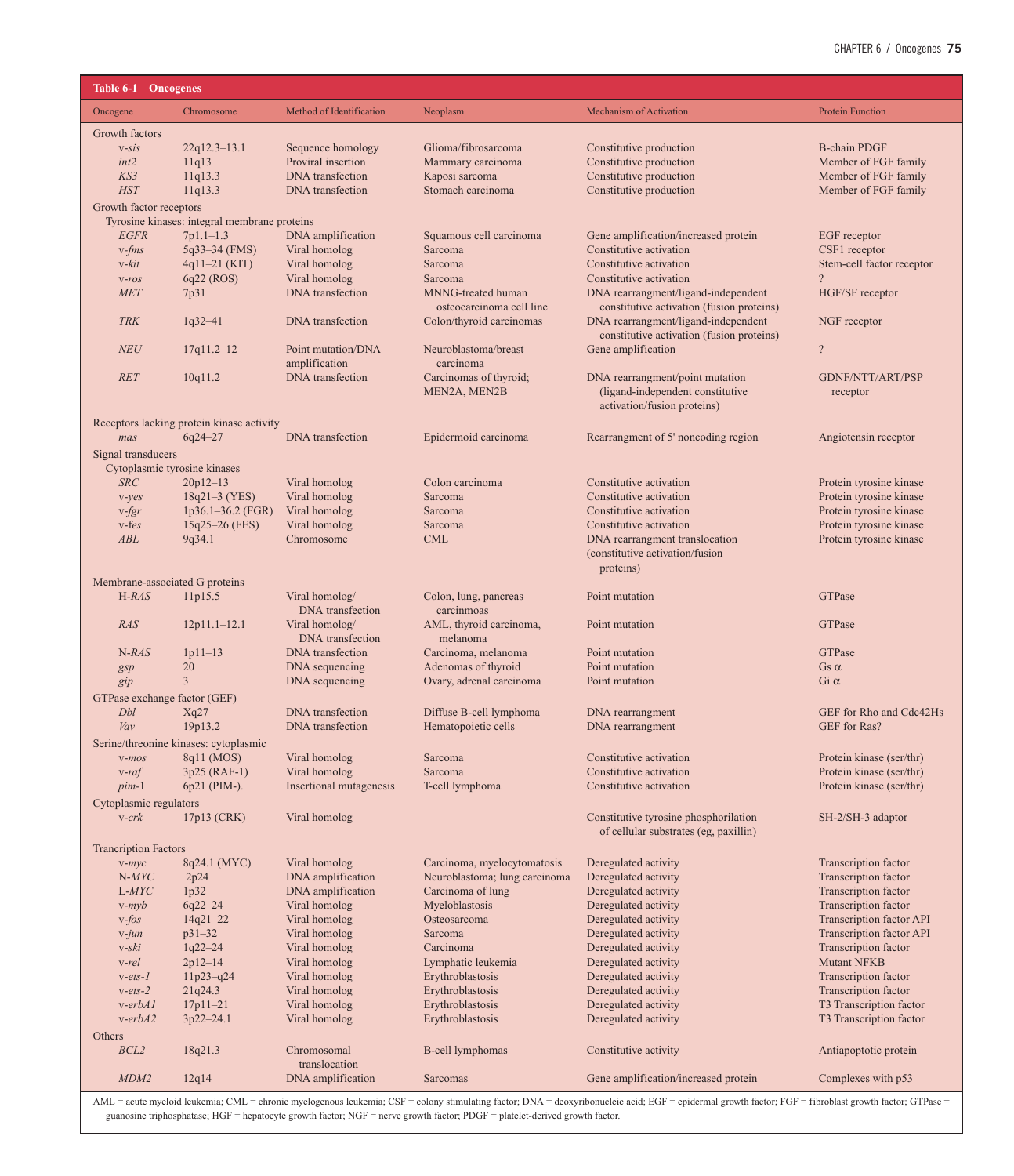<span id="page-3-0"></span>

**Figure 6-2** Insertional mutagenesis. **A,** The process is independent of genes carried by the retrovirus. Retrovirus, for example, mouse mammary tumor virus (MMTV), infects a human cell. The proviral deoxyribonucleic acid (DNA) is integrated into the host genome in infected cells. Rarely, the provirus inserts near a protooncogene (eg, *int-1*) and activates the protosoncogene. Activated protooncogene results in cell transformation and in tumor formation. *B***,** Sites of integration of MMTV retrovirus near the protooncogene *int-1*. All sites determine *int-1* activation.

infiltrative skin tumor that was demonstrated to present specific cytogenetic features: reciprocal translocation and supernumerary ring chromosomes, involving chromosomes 17 and 22.<sup>47,48</sup> Molecular cloning of the breakpoints revealed a fusion between the collagen type Ia1 (*COL1A1*) gene and PDGF-β gene. The fusion gene resulted in a deletion of PDGF-β exon 1 and a constitutive release of this growth factor.<sup>49</sup> Subsequent experiments of gene transfer of DPs genomic DNA into NIH 3T3 cells directly demonstrated the occurrence of an autocrine mechanism by the human rearranged PDGF-*b* gene involving the activation of the endogenous PDGF receptor.50,51 Another example of a growth factor that can function as an oncogene is *int-2*, a member of the fibroblast growth factor family. *Int-2* is sometimes activated in mouse mammary carcinomas by MMTV insertional mutagenesis.<sup>52</sup>

**GROWTH FACTOR RECEPTORS** Some viral oncogenes are altered versions of normal growth factor receptors that possess intrinsic tyrosine kinase activity.<sup>53</sup> Receptor tyrosine kinases, as these growth factor receptors are collectively known, have a characteristic protein structure consisting of three principal domains: (1) the extracellular ligand-binding domain, (2) the transmembrane domain, and (3) the intracellular tyrosine kinase catalytic domain (see Figure 6-2). Growth factor receptors are molecular machines that transmit information in a unidirectional fashion across the cell membrane. The binding of a growth factor to the extracellular ligandbinding domain of the receptor results in the activation of the intracellular tyrosine kinase catalytic domain. The recruitment and phosphorylation of specific cytoplasmic proteins by the activated

receptor then trigger a series of biochemical events generally leading to cell division.

Because of the role of growth factor receptors in the regulation of normal cell growth, it is not surprising that these receptors constitute an important class of protooncogenes. Examples include *erb B*, *erb B-2*, *fms*, *kit*, *met*, *ret*, *ros*, and *trk*. Mutation or abnormal expression of growth factor receptors can convert them into oncogenes.<sup>54</sup> For example, deletion of the ligandbinding domain of *erb B* (the epidermal growth factor receptor) is thought to result in constitutive activation of the receptor in the absence of ligand binding.55 Point mutation in the tyrosine kinase domain or of the extracellular domain and deletion of intracellular regulatory domains can also result in the constitutive activation of receptor tyrosine kinases. Increased expression through gene amplification and abnormal expression in the wrong cell type are additional mechanisms through which growth factor receptors may be involved in neoplasia. The identification and study of altered growth factor receptors in experimental models of neoplasia have contributed much to our understanding of the normal regulation of cell proliferation.

**SIGNAL TRANSDUCERS** Mitogenic signals are transmitted from growth factor receptors on the cell surface to the cell nucleus through a series of complex interlocking pathways collectively referred to as the signal transduction cascade.<sup>56</sup> This relay of information is accomplished in part by the stepwise phosphorylation of interacting proteins in the cytosol. Signal transduction also involves guanine nucleotide-binding proteins and second messengers such as the adenylate cyclase system.<sup>57</sup> The first retroviral oncogene discovered, *src*, was subsequently shown to be involved in signal transduction.

Many protooncogenes are members of signal transduction pathways.58,59 These consist of two main groups: nonreceptor protein kinases and guanosine triphosphate (GTP)-binding proteins. The nonreceptor protein kinases are subclassified into tyrosine kinases (eg, *abl*, *lck*, and *src*) and serine/threonine kinases (eg, *raf-1*, *mos*, and *pim-1*). GTP-binding proteins with intrinsic GTPase activity are subdivided into monomeric and heterotrimeric groups.<sup>60</sup> Monomeric GTPbinding proteins are members of the important *ras* family of protooncogenes that includes H*ras*, K-*ras*, and N-*ras*. <sup>61</sup> Heterotrimeric GTPbinding proteins (G proteins) implicated as protooncogenes currently include *gsp* and *gip*. Signal transducers are often converted to oncogenes by mutations that lead to their unregulated activity, which in turn leads to uncontrolled cellular proliferation.<sup>62</sup>

**TRANSCRIPTION FACTORS** Transcription factors are nuclear proteins that regulate the expression of target genes or gene families.<sup>63</sup> Transcriptional regulation is mediated by protein binding to specific DNA sequences or DNA structural motifs, usually located upstream of the target gene. Transcription factors often belong to multigene families that share common DNA-binding domains such as zinc fingers. The mechanism of action of transcription factors also involves binding to other proteins, sometimes in heterodimeric complexes with specific partners. Transcription factors are the final link in the signal transduction pathway that converts extracellular signals into modulated changes in gene expression.

Many protooncogenes are transcription factors that were discovered through their retroviral homologs.<sup>64</sup> Examples include *erb A*, *ets*, *fos*, *jun*, *myb*, and c-*myc*. Together, *fos* and *jun* form the AP-1 transcription factor, which positively regulates a number of target genes whose expression leads to cell division.<sup>65,66</sup> *Erb A* is the receptor for the T3 thyroid hormone, triiodothyronine.<sup>67</sup> Protooncogenes that function as transcription factors are often activated by chromosomal translocations in hematologic and solid neoplasms.<sup>68</sup> In certain types of sarcomas, chromosomal translocations cause the formation of fusion proteins involving the association of *EWS* gene with various partners and resulting in an aberrant tumor-associated transcriptional activity. Interestingly, a role of the adenovirus *E1A* gene in promoting the formation of fusion transcript fli1/ews in normal human fibroblasts was recently reported.69 An important example of a protooncogene with a transcriptional activity in human hematologic tumors is the c-*myc* gene, which helps to control the expression of genes leading to cell proliferation.<sup>70</sup> As will be discussed later in this chapter, the c-*myc* gene is frequently activated by chromosomal translocations in human leukemia and lymphoma.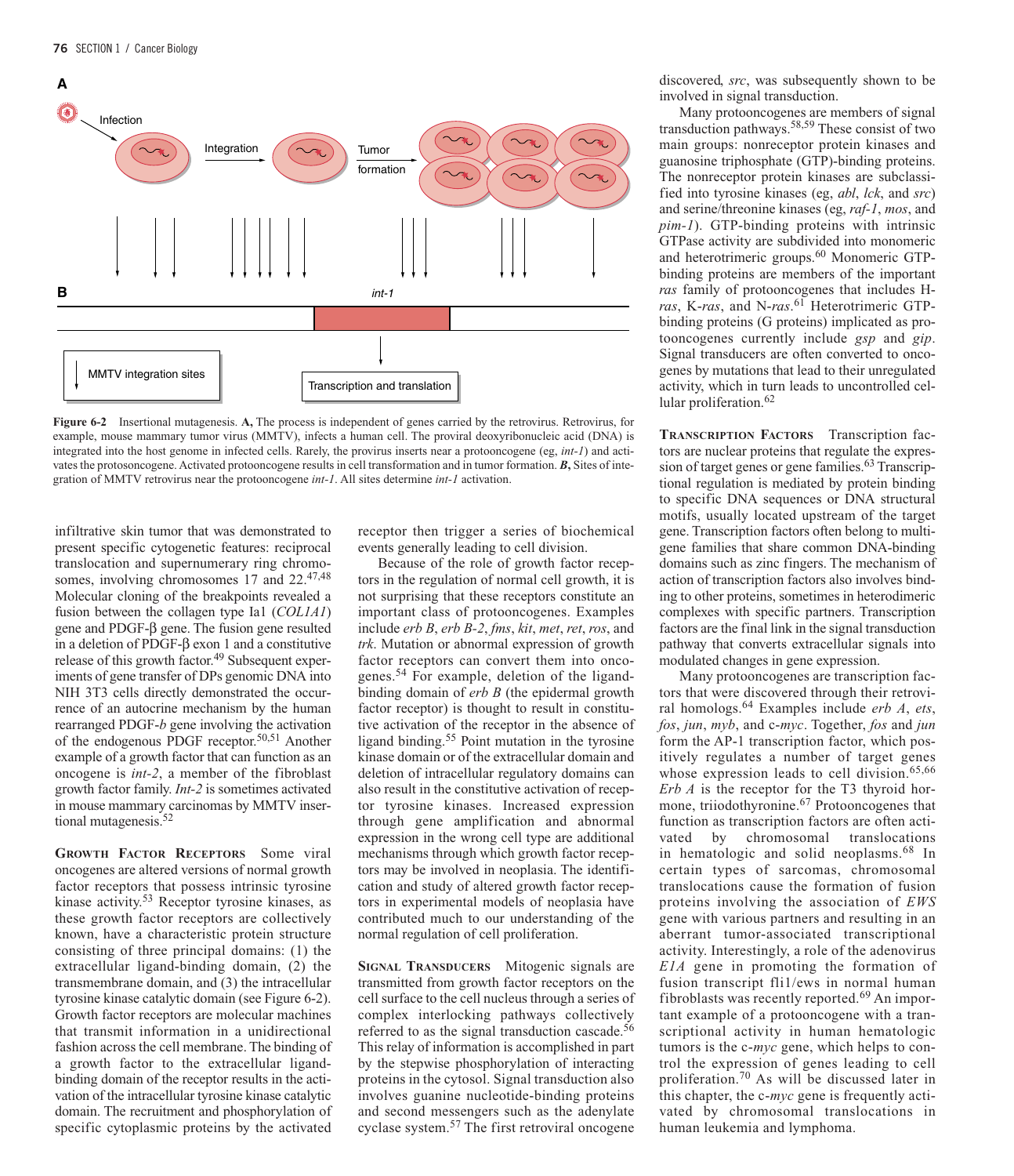

<span id="page-4-0"></span>

**Figure 6-3** Transfection assay. Deoxyribonucleic acid (DNA) from a tumor (eg, bladder carcinoma) was used to transform a rodent immortalized cell line (NIH 3T3). After serial cycles, DNA from transformed cells was extracted and then inserted into λ vector, which was subsequently used to transform an appropriate *Escherichia coli* strain. Using a specific probe (*ALU*), it was possible to isolate and then characterize the involved human oncogene.

**PROGRAMMED CELL DEATH REGULATION** Normal tissues exhibit a regulated balance between cell proliferation and cell death. Programmed cell death is an important component in the processes of normal embryogenesis and organ development. A distinctive type of programmed cell death, called apoptosis, has been described for mature tissues.<sup>71</sup> This process is characterized morphologically by blebbing of the plasma membrane, volume contraction, condensation of the cell nucleus, and cleavage of genomic DNA by endogenous nucleases into nucleosome-sized fragments. Apoptosis can be triggered in mature cells by external stimuli such as steroids and radiation exposure. Studies of cancer cells have shown that both uncontrolled cell proliferation and failure to undergo programmed cell death can contribute to neoplasia and insensitivity to anticancer treatments.

The only protooncogene thus far shown to regulate programmed cell death is *bcl-2*. *Bcl-2* was discovered by the study of chromosomal translocations in human lymphoma.72,73 Experimental studies show that *bcl-2* activation inhibits programmed cell death in lymphoid cell populations.<sup>74</sup> The dominant mode of action of activated *bcl-2* classifies it as an oncogene. The *bcl-2* gene encodes a protein localized to the inner mitochondrial membrane, endoplasmic reticulum, and nuclear membrane. The mechanism of action of the *bcl-2* protein has not been fully elucidated, but studies indicate that it functions in part as an antioxidant that inhibits lipid peroxidation of cell membranes.<sup>75</sup> The normal function of *bcl*-2 requires interaction with other proteins, such as *bax*, also thought to be involved in the regulation of programmed cell death (Figure 6-4). It is unlikely that *bcl-2* is the only apoptosis gene involved in neoplasia although additional protooncogenes await identification.

# **MECHANISMS OF ONCOGENE ACTIVATION**

The activation of oncogenes involves genetic changes to cellular protooncogenes. The consequence of these genetic alterations is to confer a growth advantage to the cell. Three genetic mechanisms activate oncogenes in human neoplasms: (1) mutation, (2) gene amplification, and (3) chromosome rearrangements. These mechanisms result in either an alteration of protooncogene structure or an increase in protooncogene expression (Figure 6-5). Because neoplasia is a multistep process, more than one of these mechanisms often contribute to the genesis of human tumors by altering a number of cancer-associated genes. Full expression of the neoplastic phenotype, including the capacity for metastasis, usually involves a combination of protooncogene activation and tumor suppressor gene loss or inactivation.

**MUTATION** Mutations activate protooncogenes through structural alterations in their encoded proteins. These alterations, which usually involve critical protein regulatory regions, often lead to the uncontrolled, continuous activity of the mutated protein. Various types of mutations, such as base substitutions, deletions, and insertions, are capable of activating protooncogenes.<sup>76</sup> Retroviral oncogenes, for example, often have deletions that contribute to their activation. Examples include deletions in the aminoterminal ligand-binding domains of the *erb B*, *kit*, *ros*, *met*, and *trk* oncogenes.<sup>6</sup> In human tumors, however, most characterized oncogene mutations are base substitutions (point mutations) that change a single amino acid within the protein.



**Figure 6-4** Effect of *bcl-2* activity on the control of the cell life. In the presence of *BAX* only, the cell goes to apoptosis; *bcl-2* regulates the cycle of the cell by the interaction with *BAX*. When *bcl-2* is overexpressed, the cell cycle is deregulated and the apoptosis is prevented, eventually leading to tumor formation. This is an important cause for tumor formation. PCD = programmed cell death or (apoptosis).

Point mutations are frequently detected in the *ras* family of protooncogenes (K-*ras*, H-*ras*, and N-*ras*).<sup>77</sup> It has been estimated that as many as 15% to 20% of unselected human tumors may contain a *ras* mutation. Mutations in K-*ras* predominate in carcinomas. Studies have found K-*ras* mutations in about 30% of lung adenocarcinomas, 50% of colon carcinomas, and 90% of carcinomas of the pancreas.<sup>78</sup> N-*ras* mutations are preferentially found in hematologic malignancies, with up to a 25% incidence



Figure 6-5 Schematic representation of the main mechanisms of oncogene activation (from protooncogenes to oncogenes). The normal gene (protooncogene) is depicted with its transcibed portion (rectangle). In the case of gene amplification, the latter can be duplicated 100-fold, resulting in an excess of normal protein. A similar situation can occur when following chromosome rearrangements such as translocation, the transcription of the gene is now regulated by novel regulatory sequences belonging to another gene. In the case of point mutation, single aminoacid substitutions can alter the biochemical properties of the gene product, causing, in the example, its constitutive enzymatic activation. Chromosome rearrangements, such as translocation and inversion, can then generate fusion transcripts resulting in chimeric oncogenic proteins.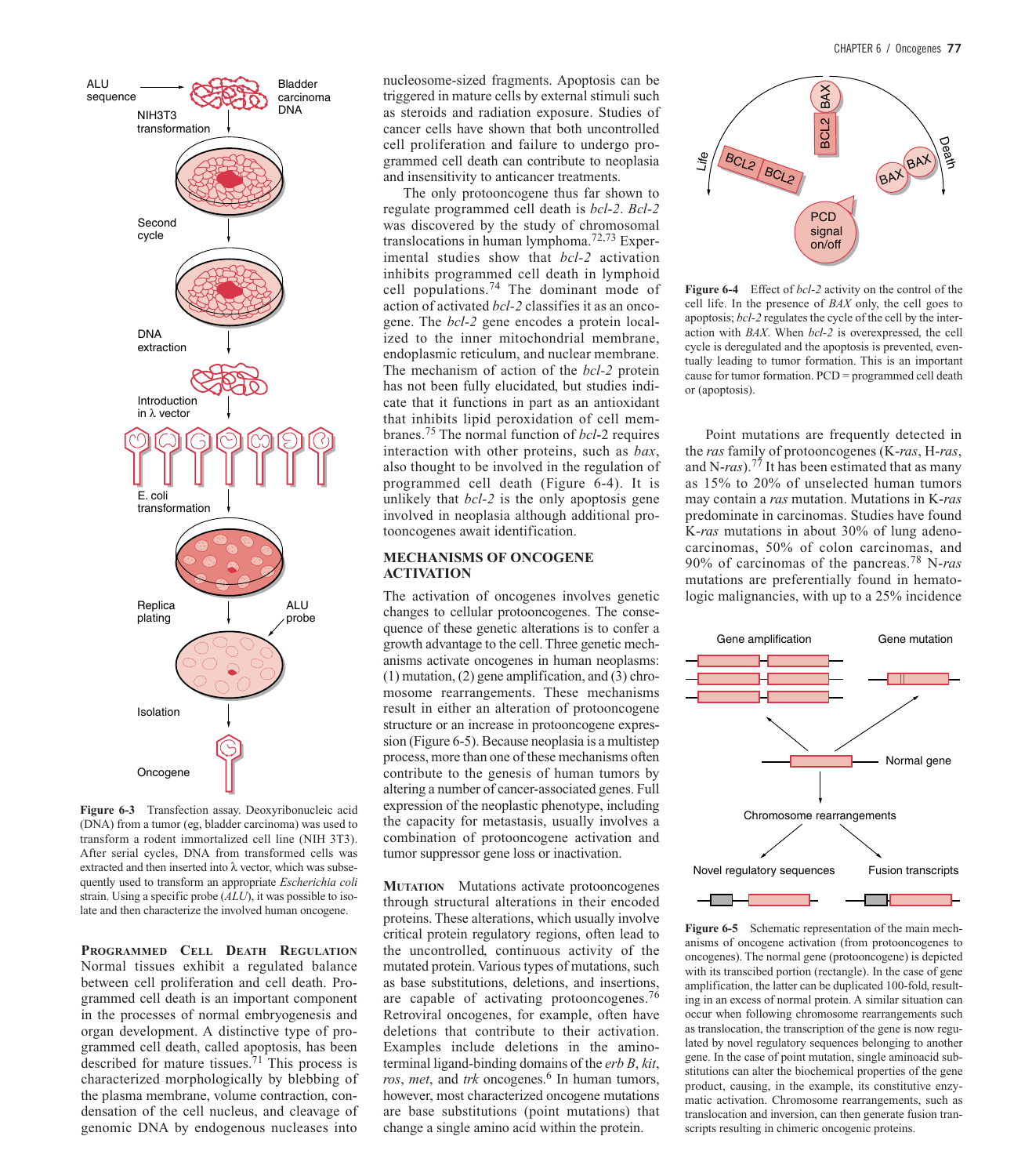### **78** SECTION 1 / Cancer Biology

in acute myeloid leukemias and myelodysplastic syndromes.<sup>79,80</sup> The majority of thyroid carcinomas have been found to have *ras* mutations distributed among K-*ras*, H-*ras*, and N-*ras*, without preference for a single *ras* family member but showing an association with the follicular type of differentiated thyroid carcinomas.  $81,82$  The majority of *ras* mutations involve codon 12 of the gene, with a smaller number involving other regions such as codons 13 or 61.83 *Ras* mutations in human tumors have been linked to carcinogen exposure. The consequence of *ras* mutations is the constitutive activation of the signal-transducing function of the *ras* protein.

Another significant example of activating point mutations is represented by those affecting the *ret* protooncogene in multiple endocrine neoplasia type 2A syndrome (MEN2A).

Germline point mutations affecting one of the cysteines located in the juxtamembrane domain of the *ret* receptor have been found to confer an oncogenic potential to the latter as a consequence of the ligand-independent activation of the tyrosine kinase activity of the receptor. Experimental evidences have pointed out that these mutations involving cysteine residues promote *ret* homodimerization via the formation of intermolecular disulfide bonding, most likely as a result of an unpaired number of cysteine residues.<sup>84,85</sup>

**GENEAMPLIFICATION** Gene amplification refers to the expansion in copy number of a gene within the genome of a cell. Gene amplification was first discovered as a mechanism by which some tumor cell lines can acquire resistance to growth-inhibiting drugs.86 The process of gene amplification occurs through redundant replication of genomic DNA, often giving rise to karyotypic abnormalities called double-minute chromosomes (DMs) and homogeneous staining regions (HSRs).87 DMs are characteristic minichromosome structures without centromeres. HSRs are segments of chromosomes that lack the normal alternating pattern of lightand dark-staining bands. Both DMs and HSRs represent large regions of amplified genomic DNA containing up to several hundred copies of a gene. Amplification leads to the increased expression of genes, which in turn can confer a selective advantage for cell growth.

The frequent observation of DMs and HSRs in human tumors suggested that the amplification of specific protooncogenes may be a common occurrence in neoplasia.88 Studies then demonstrated that three protooncogene families–*myc*, *erb B*, and *ras–*are amplified in a significant number of human tumors (Table 6-2). About 20% to 30% of breast and ovarian cancers show c-*myc* amplification, and an approximately equal frequency of c*myc* amplification is found in some types of squamous cell carcinomas.89 N-*myc* was discovered as a new member of the *myc* protooncogene family through its amplification in neuroblastomas. $90$ Amplification of N-*myc* correlates strongly with advanced tumor stage in neuroblastoma (Table 6-3), suggesting a role for this gene in tumor progression.<sup>91,92</sup> L-*myc* was discovered through its

| Table 6-2 Oncogene Amplification in Human Cancers |                     |            |
|---------------------------------------------------|---------------------|------------|
| Tumor Type                                        | Gene Amplified      | Percentage |
| Neuroblastoma                                     | <b>MYCN</b>         | $20 - 25$  |
| Small-cell lung cancer                            | MYC                 | $15 - 20$  |
| Glioblastoma                                      | $ERB B-I (EGFR)$    | $33 - 50$  |
| <b>Breast cancer</b>                              | MYC                 | 20         |
|                                                   | $ERB B-2$ (EGFR2)   | $\sim$ 20  |
|                                                   | FGFR1               | 12         |
|                                                   | FGFR2               | 12         |
|                                                   | $CCND1$ (cyclin D1) | $15 - 20$  |
| Esophageal cancer                                 | MYC                 | 38         |
|                                                   | $CCND1$ (cyclin D1) | 25         |
| Gastric cancer                                    | $K-RAS$             | 10         |
|                                                   | $CCNE$ (cyclin E)   | 15         |
| Hepatocellular cancer                             | CCND1 (cyclin D1)   | 13         |
| <b>Sarcoma</b>                                    | MDM2                | $10 - 30$  |
|                                                   | CDK4                | 11         |
| Cervical cancer                                   | MYC                 | $25 - 50$  |
| Ovarian cancer                                    | MYC                 | $20 - 30$  |
|                                                   | $ERB B-2$ (EGFR2)   | $15 - 30$  |
|                                                   | AKT2                | 12         |
| Head and neck cancer                              | MYC                 | $7 - 10$   |
|                                                   | $ERB B-I(EGFR)$     | 10         |
|                                                   | CCND1(cyclin D1)    | ~50        |
| Colorectal cancer                                 | MYB                 | $15 - 20$  |
|                                                   | $H-RAS$             | 29         |
|                                                   | $K-RAS$             | 22         |

amplification in small-cell carcinoma of the lung, a neuroendocrine-derived tumor.93 Amplification of *erb B*, the epidermal growth factor receptor, is found in up to 50% of glioblastomas and in 10% to 20% of squamous carcinomas of the head and neck.77 Approximately 15% to 30% of breast and ovarian cancers have amplification of the *erbB-2* (*HER-2/neu*) gene. In breast cancer, *erbB-2* amplification correlates with advanced stage and poor prognosis.94 Members of the *ras* gene family, including K-*ras* and N-*ras*, are sporadically amplified in various carcinomas.

**CHROMOSOMAL REARRANGEMENTS** Recurring chromosomal rearrangements are often detected in hematologic malignancies as well as in some solid tumors.37,95,96 These rearrangements consist mainly of chromosomal translocations and, less frequently, chromosomal inversions. Chromosomal rearrangements can lead to hematologic malignancy via two different mechanisms: (1) the transcriptional activation of protooncogenes or (2) the creation of fusion genes. Transcriptional activation, sometimes referred to as gene activation, results from chromosomal rearrangements that move a protooncogene close to an immunoglobulin or T-cell receptor gene [\(see Figure 6-5\).](#page-4-0) Transcription of the protooncogene then falls under control of regulatory elements from the immunoglobulin or T-cell receptor locus. This circumstance causes deregulation of protooncogene expression, which can then lead to neoplastic transformation of the cell.

Fusion genes can be created by chromosomal rearrangements when the chromosomal breakpoints fall within the loci of two different genes. The resultant juxtaposition of segments from two different genes gives rise to a composite structure consisting of the head of one gene and the tail of another. Fusion genes encode chimeric proteins with transforming activity. In general, both genes involved in the fusion contribute to the transforming potential of the chimeric oncoprotein. Mistakes in the physiologic rearrangement of immunoglobulin or T-cell receptor genes are thought to give rise to many of the recurring chromosomal rearrangements found in hematologic malignancy.<sup>97</sup> Examples of molecularly characterized chromosomal rearrangements in hematologic and solid malignancies are given in [Table 6-4. I](#page-6-0)n some cases, the same protooncogene is involved in several different translocations (ie, *c-myc*, *ews*, and *ret*).

**Gene Activation** The t(8;14)(q24;q32) translocation, found in about 85% of cases of Burkitt lymphoma, is a well-characterized example of the transcriptional activation of a protooncogene. This chromosomal rearrangement places the c-*myc* gene, located at chromosome band 8q24, under control of regulatory elements from the immunoglobulin heavy chain locus located at 14q32.<sup>98</sup> The resulting transcriptional activation of c-*myc*, which encodes a nuclear protein involved in the regulation of cell proliferation,

| Table 6-3 Neuroblastoma                                                       |                 |     |  |  |  |
|-------------------------------------------------------------------------------|-----------------|-----|--|--|--|
| Benign ganglioneuromas                                                        | $0/64(0\%)$     | 100 |  |  |  |
| Low stages                                                                    | 31/772(4%)      | 90  |  |  |  |
| Stage 4-S                                                                     | 15/190 (8%)     | 80  |  |  |  |
| Advanced stages                                                               | 612/1.974 (31%) | 30  |  |  |  |
| Total                                                                         | 658/3000 (22%)  | 50  |  |  |  |
| MYCN copy numbers are correlated with stage and survival<br>in neuroblastoma. |                 |     |  |  |  |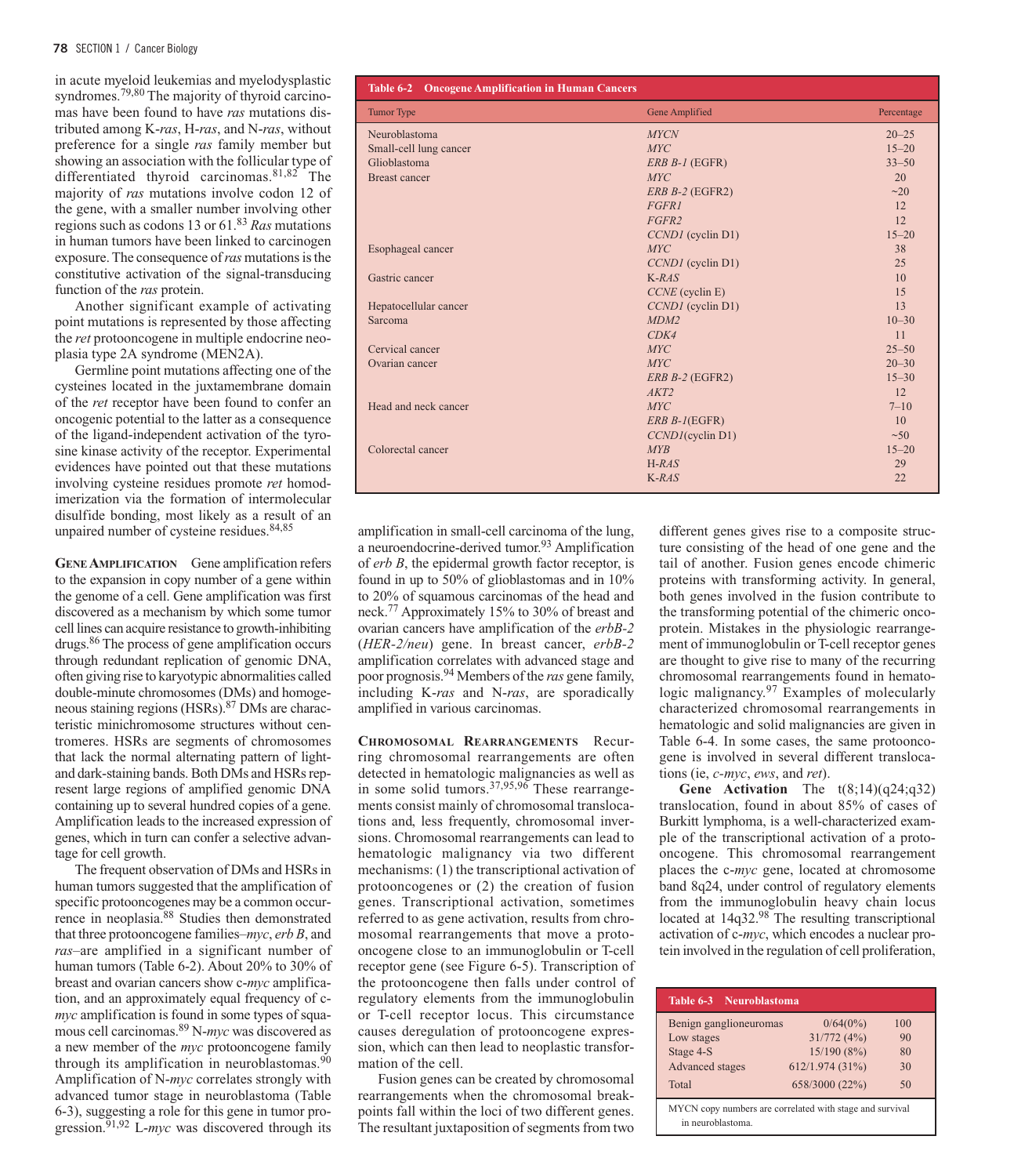<span id="page-6-0"></span>

| Table 6-4 Molecularly Characterized Chromosome Rearrangments in Tumors |                                              |                                                   |                                                   |  |  |
|------------------------------------------------------------------------|----------------------------------------------|---------------------------------------------------|---------------------------------------------------|--|--|
| <b>Affected Gene</b>                                                   | Rearrangements                               | <b>Disease</b>                                    | Protein Type                                      |  |  |
| Hematopoietic tumors                                                   |                                              |                                                   |                                                   |  |  |
| Gene fusion<br>$c-ABL(9q34)$                                           | $t(9:22)$ (q34:q11)                          | <b>CML</b>                                        | Tyrosine kinase activated by BCR                  |  |  |
| BCR (22q11)<br>$PBX-1(1q23)$                                           | t(1:19)(q23:p13.3)                           | and acute leukemia<br>Acute pre-B-cell leukemia   | Homeodomain                                       |  |  |
| E2A(19p13.3).<br>PML(15q21)                                            | $t(15:17)$ (q21:q11-22)                      | <b>HLH</b><br>Acute myeloid leukemia              | Zinc finger                                       |  |  |
| RAR(17q21)                                                             |                                              |                                                   |                                                   |  |  |
| CAN(6p23)<br>DEK(9q34).                                                | $t(6:9)$ (p23:q34)                           | Acute myeloid leukemia                            | No homology                                       |  |  |
| <b>REL</b><br><b>NRG</b>                                               | $ins(2:12)$ (p13:p11.2-14)                   | Non-Hodgkin lymphoma                              | $NF(\kappa)B$ family<br>No homology               |  |  |
| Oncogenes juxtaposed with IG loci                                      |                                              |                                                   |                                                   |  |  |
| c-MYC                                                                  | $t(8:14)$ (q24:q32)                          | Burkitt lymphoma; BL-ALL                          | HLH domain                                        |  |  |
|                                                                        | $t(2:8)$ (p12:q24)                           |                                                   |                                                   |  |  |
| BCL1 (PRADI?)                                                          | $t(8:22)$ (q24:q11)<br>$t(11:14)$ (q13:q32)  | B-cell chronic lymphocyte leukemia                | PRADI-GI cyclin                                   |  |  |
| $BCL-2$                                                                | $t(14:18)$ (q32:21)                          | Follicular lymphoma                               | Inner mitochondrial membrane                      |  |  |
| $BCL-3$                                                                | $t(14:19)$ (q32:q13.1)                       | Chronic B-cell leukemia                           | CDC10 motif                                       |  |  |
| $IL-3$                                                                 | $t(5:14)$ (q31:q32)                          | Acute pre-B-cell leukemia                         | Growth factor                                     |  |  |
| Oncogenes juxtaposed with TCR loci                                     |                                              |                                                   |                                                   |  |  |
| c-MYC                                                                  | $t(8:14)$ (q24:q11)                          | Acute T-cell leukemia                             | HLH domain                                        |  |  |
| <b>LYLA</b>                                                            | $t(7:19)$ (q35:p13)                          | Acute T-cell leukemia                             | HLH domain                                        |  |  |
| TALA/SCL/TCL-5                                                         | $t(1:14)$ (q32:q11)                          | Acute T-cell leukemia                             | HLH domain                                        |  |  |
| TAL-2                                                                  | $t(7:9)$ (q35:q34)                           | Acute T-cell leukemia<br>Acute T-cell leukemia    | HLH domain<br>LIM domain                          |  |  |
| Rhombotin 1/Ttg-1<br>Rhombotin 2/Ttg-2                                 | $t(11:14)$ (p15:q11)<br>$t(11:14)$ (p13:q11) | Acute T-cell leukemia                             | LIM domain                                        |  |  |
|                                                                        | $t(7:11)$ (q35:p13)                          |                                                   |                                                   |  |  |
| $HOX$ 11                                                               | $t(10:14)$ (q24:q11)                         | Acute T-cell leukemia                             | Homeodomain                                       |  |  |
|                                                                        | $t(7:10)$ (q35:q24)                          |                                                   |                                                   |  |  |
| TAN-1                                                                  | $t(7:9)$ (q34:q34.3)                         | Acute T-cell leukemia                             | Notch homologue                                   |  |  |
| TCL-1                                                                  | $t(7q35-14q32.1)$                            | B-cell chronic lymphocitic leukemia               |                                                   |  |  |
|                                                                        | or inv                                       |                                                   |                                                   |  |  |
|                                                                        | $t(14q11-14q32.1)$                           |                                                   |                                                   |  |  |
|                                                                        | or inv                                       |                                                   |                                                   |  |  |
| Solid Tumors                                                           |                                              |                                                   |                                                   |  |  |
| Gene fusions in sarcomas                                               |                                              |                                                   |                                                   |  |  |
| FLI1,EWS                                                               | $t(11:22)$ (q24:q12)                         | Ewing sarcoma                                     | Ets transcription factor family                   |  |  |
| ERG, EWS                                                               | $t(21:22)$ (q22:q12)                         | Ewing sarcoma                                     | Ets transcription factor family                   |  |  |
| ATV1,EWS                                                               | $t(7:21)$ (q22:q12)                          | Ewing sarcoma                                     | Ets transcription factor family                   |  |  |
| ATF1,EWS                                                               | $t(12:22)$ (q13:q12)                         | Soft-tissue clear cell sarcoma                    | Transcription factor                              |  |  |
| CHN, EWS                                                               | $t(9:22)$ (q22 31:q12)                       | Myxoid chondrosarcoma                             | Steroid receptor family                           |  |  |
| WT1,EWS                                                                | $t(11:22)$ (p13:q12)                         | Desmoplastic small round cell tumor               | Wilms tumor gene                                  |  |  |
| SSX1, SSX2, SYT<br>PAX3, FKHR                                          | $t(X:18)$ (p11.2:q11.2)                      | Alveolar rhabdomysarcoma                          | Synovial sarcoma HLH domain<br>Homeobox homologue |  |  |
| PAX7, FKHR                                                             | $t(2:13)$ (q37:q14)<br>$t(1:13)$ (q36:q14)   | Rhabdomyosarcoma                                  | Homeobox homologue                                |  |  |
| <b>CHOPTLS</b>                                                         | $t(12:16)$ (q13:p11)                         | Myxoid liposarcoma                                | Transcription factor                              |  |  |
| var, HMG1-C                                                            | $t(var:12) (var:q13-15)$                     | Lipomas                                           | HMG DNA-binding protein                           |  |  |
| HMG1-C?                                                                | $t(12:14)$ (q13-15)                          | Leiomyomas                                        | HMG DNA-binding protein                           |  |  |
| Gene fusions in thyroid carcinomas                                     |                                              |                                                   |                                                   |  |  |
| RET/ptc1                                                               | $inv(10)$ (q11.2:q2.1)                       | Papillary thyroid carcinomas                      | Tyrosine kinase actived by H4                     |  |  |
| RET/ptc2                                                               | $t(10:17)$ (q11.2:q23)                       | Papillary thyroid carcinomas                      | Tyrosine kinase actived by RIa(PKA)               |  |  |
| RET/ptc3                                                               | $inv(10)$ (q11.2)                            | Papillary thyroid carcinomas                      | Tyrosine kinase actived by ELE1                   |  |  |
| <b>TRK</b>                                                             | $inv(1)$ (q31:q22-23)                        | Papillary thyroid carcinomas                      | Tyrosine kinase actived by TPM3                   |  |  |
| $TRK-T1(T2)$                                                           | $inv(1)$ (q31:q25)                           | Papillary thyroid carcinomas                      | Tyrosine kinase actived by TPR                    |  |  |
| $TRK - T3$                                                             | t(1q31:3)                                    | Papillary thyroid carcinomas                      | Tyrosine kinase actived by TFG                    |  |  |
| Haematopoietic and solid tumors                                        |                                              |                                                   |                                                   |  |  |
| Oncogenes juxtaposed with other loci                                   |                                              |                                                   |                                                   |  |  |
| PTH deregulates PRAD1<br><b>BTG1</b> deregulates MYC                   | inv(11)(p15:q13)<br>t(8:12)(q24:q22)         | Parathyroid adenoma<br>B-cell chronic lymphocytic | PRADI-GI cyclin<br>MYC-HLH domain                 |  |  |
|                                                                        |                                              |                                                   |                                                   |  |  |

HLH = helix loop helix structural domain; HMG = high mobility group; H4; ELE1; IG = immunoglobulin; TPR and TFG = partially uncharacterized genes with a dimerizing coiled-coil domain; RIa = regulatory subunit of PKA enzyme; TCR = T-cell receptor; TPM3 = isoform of nonmuscle tropomyosin.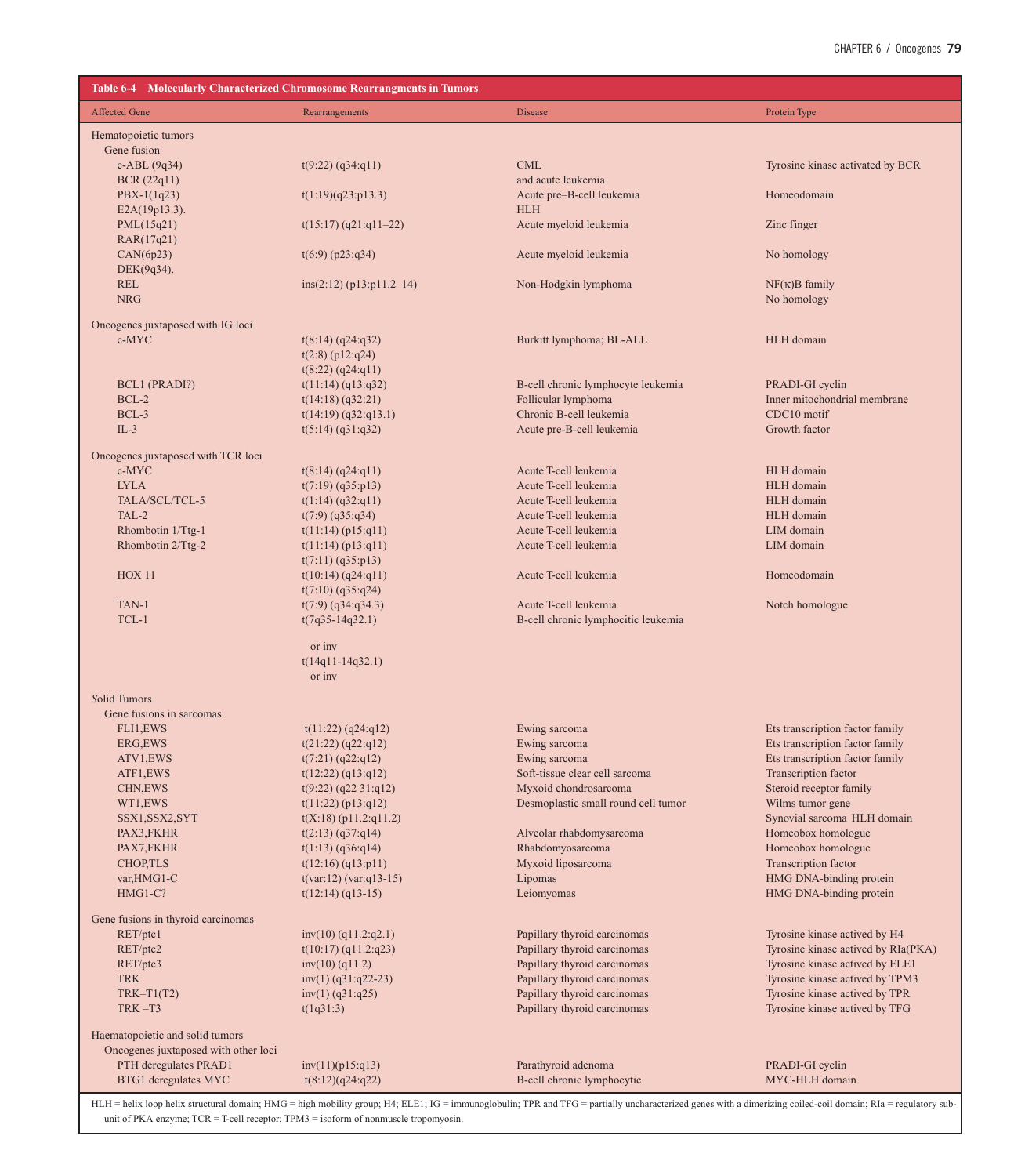

**Figure 6-6** C-*myc* translocations found in Burkitt lymphoma. **A,** t(8;14)(q24;q32) translocation involving the locus of immunoglobulin heavy-chain gene located at 14q32. **B,** t(8;14)(q24;q32) translocation where only 2 exons (Ex) of c-*myc* are translocated under regulatory elements from the immunoglobulin heavy-chain locus located at 14q32. **C,** t(8;22)(q24;q11) translocation involving the *l* locus of immunoglobulin light-chain gene at 22q11. **D,** t(2;8)(p12;q24) translocation involving the  $\kappa$  locus of immunoglobulin light-chain gene located at 2p12.

plays a critical role in the development of Burkitt lymphoma.99 The c-*myc* gene is also activated in some cases of Burkitt lymphoma by translocations involving immunoglobulin light-chain genes.<sup>100,101</sup> These are  $t(2,8)(p12;q24)$ , involving the  $\kappa$  locus located at 2p12, and t(8;22)(q24;q11), involving the  $\kappa$  locus at 22q11 (Figure 6-6). Although the position of the chromosomal breakpoints relative to the c-*myc* gene may vary considerably in individual cases of Burkitt lymphoma, the consequence of the translocations is the same: deregulation of c-*myc* expression, leading to uncontrolled cellular proliferation.

In some cases of T cell acute lymphoblastic leukemia (T-ALL), the c-*myc* gene is activated by the  $t(8;14)(q24;q11)$  translocation. In these cases, transcription of c-*myc* is placed under the control of regulatory elements within the T-cell receptor  $\alpha$ locus located at 14q11.102 In addition to c-*myc*, several protooncogenes that encode nuclear proteins are activated by various chromosomal translocations in T-ALL involving the T-cell receptor α or β locus. These include *HOX11*, *TAL1*, *TAL2*, and *RBTN1/Tgt1*. 103–105 The proteins encoded by these genes are thought to function as transcription factors through DNA-binding and protein-protein interactions. Overexpression or inappropriate expression of these proteins in T cells is thought to inhibit T-cell differentiation and lead to uncontrolled cellular proliferation.

A number of other protooncogenes are also activated by chromosomal translocations in leukemia and lymphoma. In most follicular lymphomas and some large cell lymphomas, the *bcl-2* gene (located at 18q21) is activated as a consequence of  $t(14;18)(q32;q21)$  translocations.<sup>72,73</sup> Overexpression of the *bcl*-*2* protein inhibits apoptosis, leading to an imbalance between lymphocyte proliferation and programmed cell death.<sup>74</sup> Mantle cell lymphomas are characterized by the  $t(11;14)(q13;q32)$  translocation, which activates the *cyclin d1* (*bcl-1*) gene located at  $11q13$ .<sup>106,107</sup> Cyclin D1 is a G1 cyclin involved in the normal regulation of the cell cycle. In some cases of T cell chronic lymphocytic leukemia and prolymphocytic leukemia, the *tcl-1* gene at 14q32.1 is activated by inversion or translocation involving chromosome 14.<sup>108</sup> The *tcl-1* gene product is a small cytoplasmic protein whose function is not yet known.

**Gene Fusion** The first example of gene fusion was discovered through the cloning of the breakpoint of the Philadelphia chromosome in chronic myelogenous leukemia (CML).<sup>109</sup> The  $t(9;22)(q34;q11)$  translocation in CML fuses the c-*abl* gene, normally located at 9q34, with the *bcr* gene at 22q11 (Figure 6-7).110The *bcr/abl* fusion, created on the der(22) chromosome, encodes a chimeric protein of 210 kDa, with increased tyrosine kinase activity and abnormal cellular localization.111 The precise mechanism by which the *bcr/abl* fusion protein contributes to the expansion of the neoplastic myeloid clone is not yet known. The t(9;22) translocation is also found in up to 20% of cases of acute lymphoblastic leukemia (ALL). In these cases, the breakpoint in the *bcr* gene differs somewhat from that found in CML, resulting in a 185 kDa bcr/abl fusion protein.112 It is unclear at this time why the slightly smaller bcr/abl fusion protein leads to such a large difference in neoplastic phenotype.

In addition to c-*abl*, two other genes encoding tyrosine kinases are involved in distinct gene fusion events in hematologic malignancy. The  $t(2;5)(p23;q35)$  translocation in anaplastic large cell lymphomas fuses the *NPM* gene (5q35) with the  $ALK$  gene (2p23).<sup>113</sup>  $ALK$  encodes a membrane-spanning tyrosine kinase similar to members of the insulin growth factor receptor family. The NPM protein is a nucleolar phosphoprotein involved in ribosome assembly. The *NPM/ALK* fusion creates a chimeric oncoprotein in which the ALK tyrosine kinase activity may be constitutively activated. The  $t(5;12)(q33;p13)$ translocation, characterized in a case of chronic myelomonocytic leukemia, fuses the *tel* gene (12p13) with the tyrosine kinase domain of the PDGF receptor *b* gene (PDGFR-*b* at 5q33).<sup>114</sup> The *tel* gene is thought to encode a nuclear DNA-binding protein similar to those of the *ets* family of protooncogenes.

Gene fusions sometimes lead to the formation of chimeric transcription factors.68,95 The  $t(1,19)(q23;p13)$  translocation, found in childhood pre-B-cell ALL, fuses the *E2A* transcription factor gene (19p13) with the *PBX1* homeodomain gene  $(1q23)$ .<sup>115</sup> The E2A/PBX1 fusion protein consists of the amino-terminal transactivation domain of the E2A protein and the DNAbinding homeodomain of the PBX1 protein. The  $t(15;17)(q22;q21)$  translocation in acute promyelocytic leukemia (PML) fuses the *PML* gene  $(15q22)$  with the *RARA* gene at  $17q21$ .<sup>116</sup> The PML protein contains a zinc-binding domain called a RING finger that may be involved in protein-protein interactions. *RARA* encodes the retinoic acid alpha-receptor protein, a member of the nuclear steroid/thyroid hormone receptor superfamily. Although retinoic acid binding is retained in the fusion protein, the PML/RARA fusion protein may confer altered DNA-binding specificity to the RARA ligand complex.<sup>117</sup> Leukemia patients with the *PML/RARA* gene fusion respond well to retinoid treatment. In these cases, treatment with all-*trans* retinoic acid induces differentiation of PML cells.

The *ALL1* gene, located at chromosome band 11q23, is involved in approximately 5% to 10% of acute leukemia cases overall in children and adults.118,119 These include cases of ALL, acute myeloid leukemia, and leukemias of mixed cell lineage. Among leukemia genes, *ALL1* (also called *MLL* and *HRX*) is unique because it participates in fusions with a large number of different partner genes on the various chromosomes. Over 20 different reciprocal translocations involving the *ALL1* gene at 11q23 have been reported, the most common of which are those involving chromosomes 4, 6, 9, and 19.<sup>120</sup> In approximately 5% of cases of acute leukemia in adults, the *ALL1* gene is fused with a portion of itself.<sup>121</sup> This special type of gene fusion is called self-fusion.<sup>122</sup> Self-fusion of the *ALL1* gene, which is thought to occur through a somatic recombination mechanism, is found in high incidence in acute leukemias with trisomy 11 as a sole cytogenetic abnormality. The *ALL1* gene encodes a large protein with DNA-binding motifs, a transactivation domain, and a region with homology to the *Drosophila trithorax* protein (a regulator of homeotic gene expression).123,124 The various partners in *ALL1*



**Figure 6-7** Gene fusion. The  $t(9:22)(q34:q11)$  translocation in chronic myelogenous leukemia (CML) determines the fusion of the c-*abl* gene with the *bcr* gene. Such a gene fusion encodes an oncogenic chimeric protein of 210 kDa. Chr = chromosome.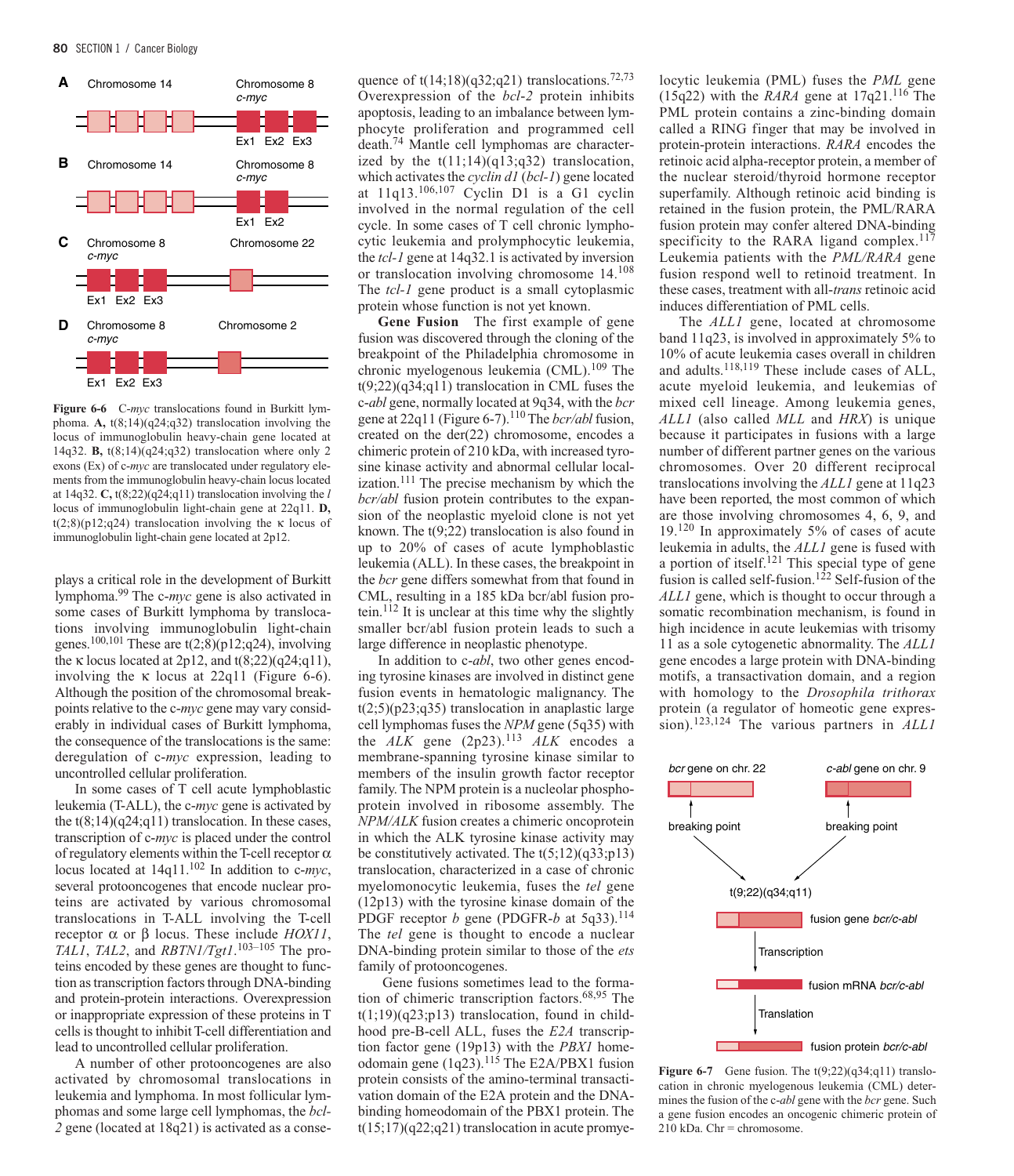fusions encode a diverse group of proteins, some of which appear to be nuclear proteins with DNA-binding motifs.<sup>125,126</sup> The ALL1 fusion protein consists of the aminoterminus of ALL1 and the carboxyl terminus of one of a variety of fusion partners. It appears that the critical feature in all ALL1 fusions, including self-fusion, is the uncoupling of the ALL1 amino-terminal domains from the remainder of the ALL1 protein.

Solid tumors, especially sarcomas, sometimes have consistent chromosomal translocations that correlate with specific histologic types of tumors.<sup>127</sup> In general, translocations in solid tumors result in gene fusions that encode chimeric oncoproteins. Studies thus far indicate that in sarcomas, the majority of genes fused by translocations encode transcription factors.128 In myxoid liposarcomas, the t(12;16)(q13;p11) fuses the *FUS* (*TLS*) gene at 16p11 with the *CHOP* gene at 12q13.<sup>129</sup> The FUS protein contains a transactivation domain that is contributed to the FUS/CHOP fusion protein. The CHOP protein, which is a dominant inhibitor of transcription, contributes a protein-binding domain and a presumptive DNA-binding domain to the fusion. Despite knowledge of these structural features, the mechanism of action of the FUS/CHOP oncoprotein is not yet known. In Ewing sarcoma, the t(11;22)(q24;q12) fuses the *EWS* gene at 22q12 with the *FLI1* gene at 11q24.130 Like FUS, the EWS protein contains three glycine-rich segments and an RNA-binding domain. The FLI1 protein contains an *ets*-like DNA-binding domain. The EWS/FLI1 fusion protein combines a transactivation domain from EWS with the DNA-binding domain of FLI1. In alveolar rhabdomyosarcoma, the  $t(2;13)(q35;q14)$  fuses the *PAX3* gene at 2q35 with the *FKHR* gene at  $13q14$ .<sup>131</sup> The PAX3 protein, a transcription factor that activates genes involved in development, is a paired-box homeodomain protein with two distinct DNA-binding domains. The FKHR protein encodes a conserved DNA-binding motif (the forkhead domain) similar to that first identified in the *Drosophila* forkhead homeotic gene. The PAX3/FKHR fusion protein is a chimeric transcription factor containing the PAX3 DNAbinding domains, a truncated forkhead domain, and the carboxy-terminal FKHR regions.

In DP, an infiltrating skin tumor, both a reciprocal translocation  $t(17;22)(q22;q13)$  and supernumerary ring chromosomes derived from the t(17;22) have been described.

Although early successful studies in this field have been performed with lymphomas and leukemia, as we have discussed before, the first chromosomal abnormality in solid tumors to be characterized at the molecular level as a fusion protein was an inversion of chromosome 10 found in papillary thyroid carcinomas.<sup>132</sup> In this tumor, two main recurrent structural changes have been described, including inv(10) (q112.2; q21.2), as the more frequent alteration, and a  $t(10;17)(q11.2;q23)$ . These two abnormalities represent the cytogenetic mechanisms which activate the protooncogene *ret* on chromosome 10, forming the oncogenes RET/*ptc1* and RET/*ptc2*, respectively. Alterations of chromosome 1 in the same tumor type have then been associated to the activation of NTRK1 (chromosome 1), an NGF receptor which, like RET, forms chimeric fusion oncogenic proteins in papillary thyroid carcinomas.133 A comparative analysis of the oncogenes originated from the activation of these two tyrosine kinase receptors has allowed the identification and characterization of common cytogenetic and molecular mechanisms of their activation. In all cases, chromosomal rearrangements fuse the tK portion of the two receptors to the 5' end of different genes that, due to their general effect, have been designated as activating genes. In the majority of cases, the latter belong to the same chromosome where the related receptor is located, 10 for RET and 1 for NTRK1.

Furthermore, although functionally different, the various activating genes share the following three properties: (1) they are ubiquitously expressed; (2) they display domains demonstrated or predicted to be able to form dimers or multimers; (3) they translocate the tK-receptorassociated enzymatic activity from the membrane to the cytoplasm.

These characteristics can explain the mechanism(s) of oncogenic activation of *ret* and *NTRK1* protooncogenes. In fact, following the fusion of their tK domain to activating gene, several things happen: (1) *ret* and *NTRK1*, whose tissue-specific expression is restricted to subsets of neural cells, become expressed in the epithelial thyroid cells; (2) their dimerization triggers a constitutive, ligand-independent transautophosphorylation of the cytoplasmic domains and as a consequence, the latter can recruit SH2 and SH3 containing cytoplasmic effector proteins, such as Shc and Grb2 or phospholipase C (PLC $\gamma$ ), thus inducing a constitutive mitogenic pathway; (3) the relocalization in the cytoplasm of *ret* and *NTRK1* enzymatic activity could allow their interaction with unusual substrates, perhaps modifying their functional properties.

In conclusion, in PTCs, the oncogenic activation of *ret* and *NTRK1* protooncogenes following chromosomal rearrangements occurring in breakpoint cluster regions of both protooncogenes could be defined as an ectopic, constitutive, and topologically abnormal expression of their associated enzymatic  $(tK)$  activity.<sup>134</sup>

## **ONCOGENES IN THE INITIATION AND PROGRESSION OF NEOPLASIA**

Human neoplasia is a complex multistep process involving sequential alterations in protooncogenes (activation) and in tumor suppressor genes (inactivation). Statistical analysis of the age incidence of human solid tumors indicates that five or six independent mutational events may contribute to tumor formation.<sup>135</sup> In human leukemias, only three or four mutational events may be necessary, presumably involving different genes.



**Figure 6-8** A model of exposure to a mutagen and to a tumor promoter. Cancer develops exclusively when the exposure to promoter follows the exposure to carcinogen (mutagen; eg, 7,12-dimethyl-benzanthracene [DMBA]) and only when the intensity of the exposure to promoter is higher than a threshold.

The study of chemical carcinogenesis in animals provides a foundation for our understanding the multistep nature of cancer.<sup>136</sup> In the mouse model of skin carcinogenesis, tumor formation involves three phases, termed initiation, promotion, and progression. Initiation of skin tumors can be induced by chemical mutagens such as 7,12-dimethyl-benzanthracene (DMBA) (Figure 6-8). After application of DMBA, the mouse skin appears normal. If the skin is then continuously treated with a promoter, such as the phorbol ester TPA, precancerous papillomas will form. Chemical promoters such as TPA stimulate growth but are not mutagenic substances. Over a period of months of continuous application of the promoting agent, some of the papillomas will progress to skin carcinomas. Treatment with DMBA or TPA alone does not cause skin cancer. Mouse papillomas initiated with DMBA usually have H-*ras* oncogenes with a specific mutation in codon 61 of the H-*ras* gene. The mouse skin tumor model indicates that initiation of papillomas is the result of mutation of the H-*ras* gene in individual skin cells by the chemical mutagen DMBA. For papillomas to appear on the skin, however, growth of mutated cells must be continuously stimulated by a promoting agent. Additional unidentified genetic changes must then occur for papillomas to progress to carcinoma.

Although a single oncogene is sufficient to cause tumor formation by some rapidly transforming retroviruses such as RSV, transformation by a single oncogene is not usually seen in experimental models of cancer. Other rapidly transforming retroviruses carry two different oncogenes that cooperate in producing the neoplastic phenotype. One well-characterized example of this type of cooperation is the avian erythroblastosis virus, which carries the *erb A* and *erb B* oncogenes.<sup>137</sup> Cooperation between oncogenes can also be demonstrated by in vitro transformation studies using nonimmortalized cell lines. For example, studies have shown cooperation between the nuclear myc protein and the cytoplasmic-membrane-associated ras protein in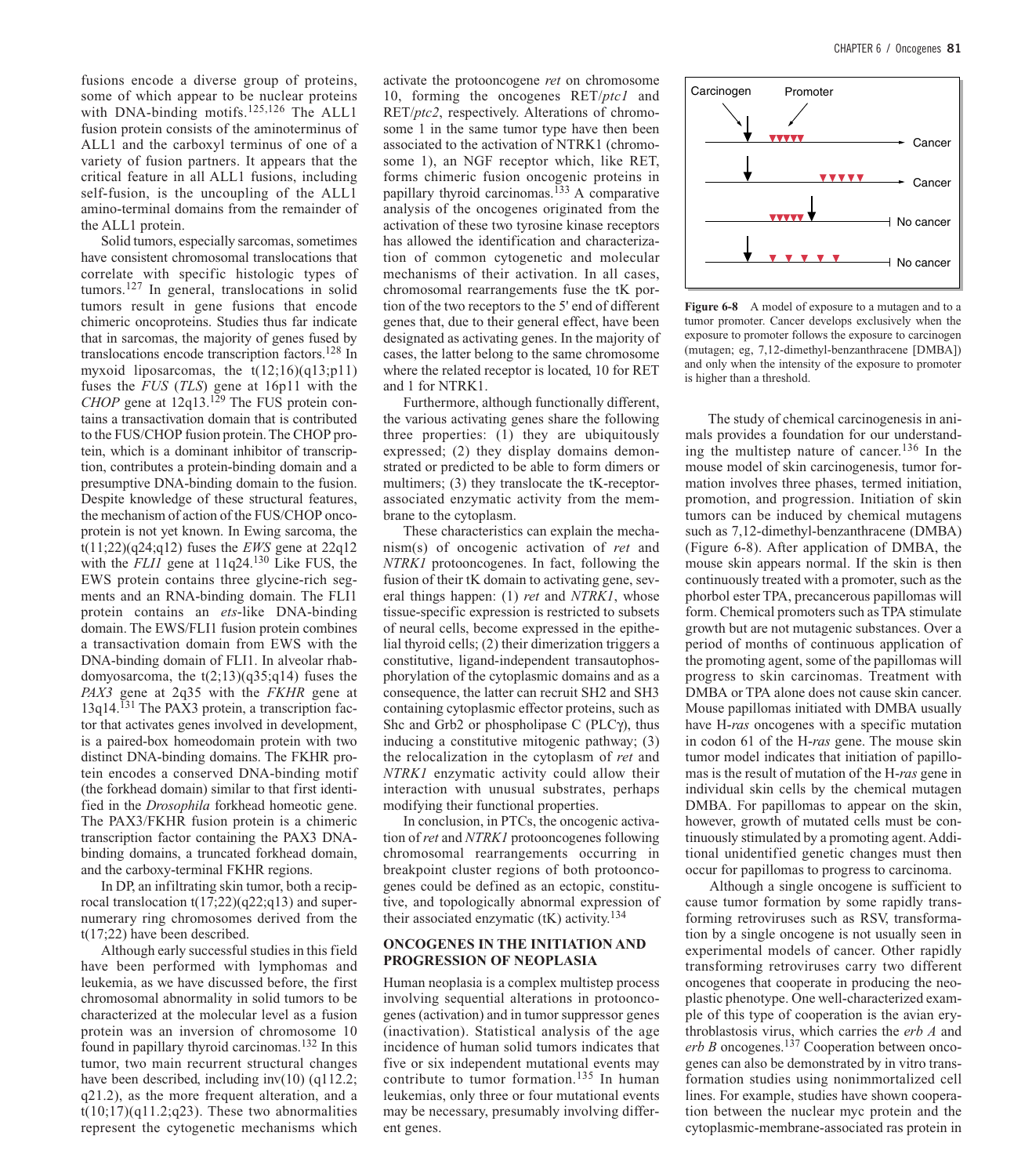<span id="page-9-0"></span>

**Figure 6-9** Colorectal cancer development. Colorectal cancer results from a series of pathologic changes that transform normal colonic epithelium into invasive carcinoma. Specific genetic events, shown by vertical arrows, accompany this multistep process.

the transformation of rat embryo fibroblasts.138 As previously reported, a cooperation between SV40 large T product and mutated H-*ras* gene also have been found necessary to transform normal human epithelial and fibroblast cells provided that they constitutively expressed the catalytic subunit of telomerase enzyme, indicating a more complex pattern in the neoplastic conversion of human cells.

Collaboration between two different general categories of oncogenes (eg, nuclear and cytoplasmic) can often be demonstrated but is not strictly required for transformation.<sup>139</sup> The production of transgenic mice expressing a single oncogene such as *myc* has also demonstrated that multiple genetic changes are necessary for tumor formation. These transgenic mice strains, in fact, generally show an increased incidence of neoplasia and the tumors that result frequently are clonal, implying that other events are necessary.The production of transgenic mice expressing a single oncogene such as *myc* has also

demonstrated that multiple genetic changes are necessary for tumor formation.140

Cytogenetic studies of the clonal evolution of human hematologic malignancies have provided much insight into the multiple steps involved in the initiation and progression of human tumors.<sup>141</sup> The evolution of CML from chronic phase to acute leukemia is characterized by an accumulation of genetic changes seen in the karyotypes of the evolving malignant clones. The early chronic phase of CML is defined by the presence of a single Philadelphia chromosome. The formation of the *bcr/abl* gene fusion as a consequence of the t(9;22) translocation is thought to be the initiating event in CML.<sup>110</sup> The biologic progression of CML to a more malignant phenotype corresponds with the appearance of additional cytogenetic abnormalities such as a second Philadelphia chromosome, isochromosome 17, or trisomy 8.<sup>142</sup> These karyotypic changes are thought to reflect additional genetic changes



**Figure 6-10** Mode of action of STI571. The effect of ATP binding on the oncoprotein BCR-ABL (left): the fusion protein binds the molecule of ATP in the kinase pocket. Afterwards, it can phosphorylate a substrate, that can interact with the downstream effector molecules. When STI571 is present (right), the oncoprotein binds STI571 in the kinase pocket (competing with ATP); therefore the substrate cannot be phosphorylated.



**Figure 6-11** Paracrine and autocrine stimulation. **A,** A growth factor produced by the cell on the right stimulates another cell carrying the appropriate receptor (left) on cell membrane. This process is named paracrine stimulation. **B,** A growth factor is produced by the same cell expressing the corresponding receptor. This process is designated autocrine stimulation.

involving an increase in oncogene dosage and loss or inactivation of tumor suppressor genes. Although the karyotypic changes in evolving CML are somewhat variable from patient to patient, the accumulation of genetic changes always correlates with progression from differentiated cells of low malignancy to undifferentiated cells of high malignancy.

The initiation and progression of human neoplasia involve the activation of oncogenes and the inactivation or loss of tumor suppressor genes. The mechanisms of oncogene activation and the time course of events, however, vary among different types of tumors. In hematologic malignancies, soft-tissue sarcomas and the papillary type of thyroid carcinomas, initiation of the malignant process predominantly involves chromosomal rearrangements that activate various oncogenes. $95$  Many of the chromosomal rearrangements in leukemia and lymphoma are thought to result from errors in the physiologic process of immunoglobulin or T-cell receptor gene rearrangement during normal B-cell and T-cell development. Late events in the progression of hematologic malignancies involve oncogene mutation, mainly of the *ras* family, inactivation of tumor suppressor genes such as *p53*, and sometimes additional chromosomal translocations.<sup>143</sup>

In carcinomas such as colon and lung cancer, the initiation of neoplasia has been shown to involve oncogene and tumor suppressor gene mutations.<sup>144</sup> These mutations are generally thought to result from chemical carcinogenesis, especially in the case of tobacco-related lung cancer, where a novel tumor suppressor gene (designated FHIT) has been found to be inactivated in the majority of cancers, particularly in those from smokers.<sup>145,146</sup> In preneoplastic ade-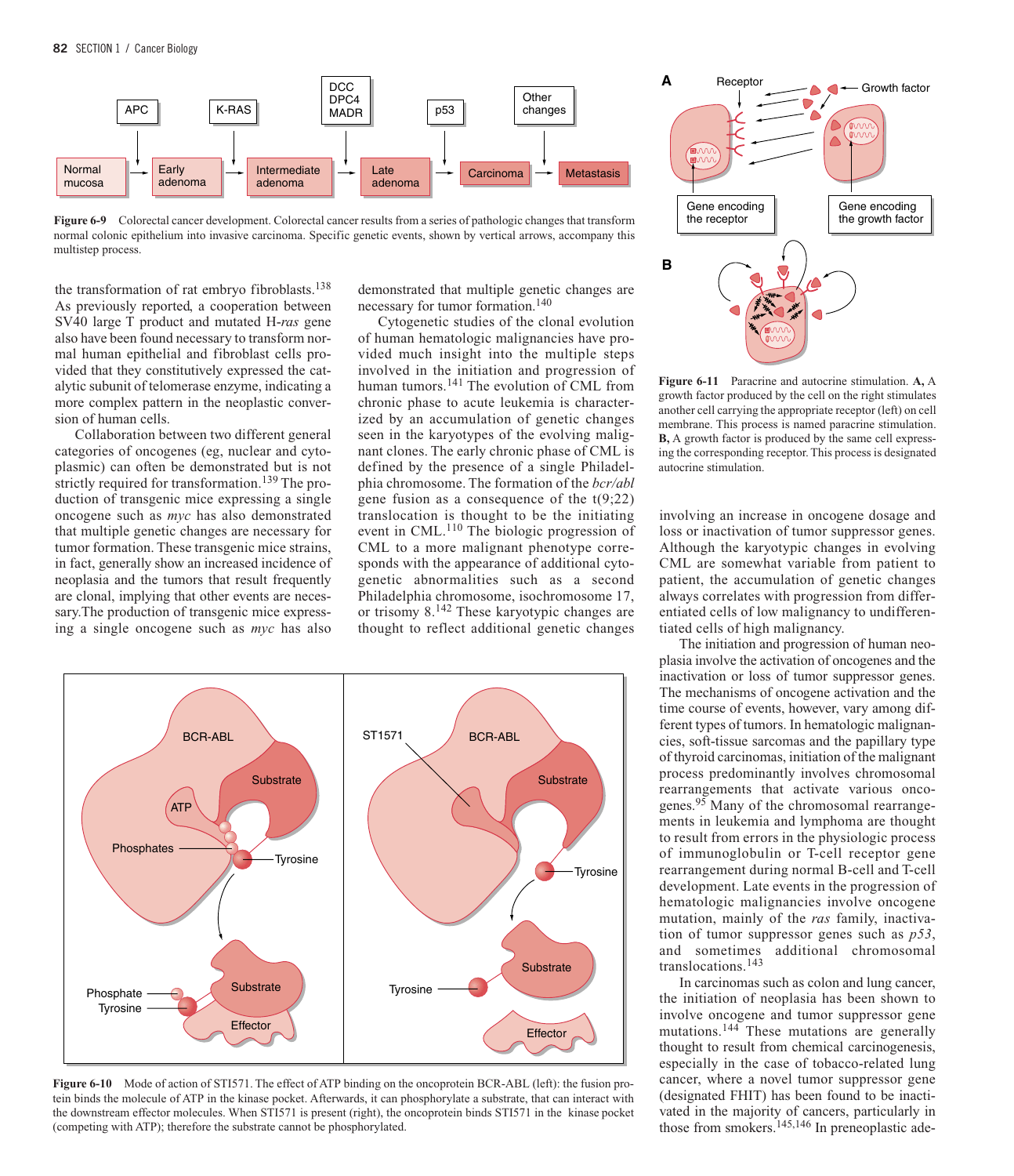

**Figure 6-12** Representative examples of tyrosine kinase receptor families. EGF = epidermal growth factor; FGF = fibroblast growth factor; Ig= immunoglobulin; IGF1 = insulinlike growth factor; PDGF = platelet-derived growth factor; VEGF = vascular endothelial growth factor.

nomas of the colon, the K-*ras* gene is often mutated.<sup>147</sup> Progression of colon adenomas to invasive carcinoma frequently involves inactivation or loss of the *DCC* and *p53* tumor suppressor genes [\(see Figure 6-9\). G](#page-9-0)ene amplification is often seen in the progression of some carcinomas and other types of tumors. Amplification of the *erb B-2* oncogene may be a late event in the progression of breast cancer.94 Members of the *myc* oncogene family are frequently amplified in small-cell carcinoma of the lung. $93$  As mentioned previously, amplification of N-*myc* strongly correlates with the progression and clinical stage of neuroblastoma.92 Although there is variability in the pathways of human tumor initiation and progression, studies of various types of malignancy have clearly confirmed the multistep nature of human cancer.

#### **SUMMARY AND CONCLUSIONS**

The initiation and progression of human neoplasia is a multistep process involving the accumulation of genetic changes in somatic cells. These genetic changes consist of the activation of cooperating oncogenes and the inactivation of tumor suppressor genes, which both appear necessary for a complete neoplastic phenotype. Oncogenes are altered versions of normal cellular genes called protooncogenes. Protooncogenes are a diverse group of genes involved in the regulation of cell growth. The functions of protooncogenes include growth factors, growth factor receptors, signal transducers, transcription factors, and regulators of programmed cell death. Protooncogenes may be activated by mutation, chromosomal rearrangement, or gene amplification. Chromosomal rearrangements that include translocations and inversions can activate protooncogenes by deregulation of their transcription (eg, transcriptional activation) or by gene fusion. Tumor suppressor genes, which also participate in the regulation of normal cell growth, are usually inactivated by point mutations or truncation of their protein sequence coupled with the loss of the normal allele.

The discovery of oncogenes represented a breakthrough in our understanding of the molecular and genetic basis of cancer. Oncogenes have also provided important knowledge concerning the regulation of normal cell proliferation, differentiation, and programmed cell death. The identification of oncogene abnormalities has provided tools for the molecular diagnosis and monitoring of cancer. Most important, oncogenes represent potential targets for new types of cancer therapies. It is more than a hope that a new generation of chemotherapeutic agents directed at specific oncogene targets will be developed. The goal of these new drugs will be to kill cancer cells selectively while sparing normal cells. One promising approach entails using specific oncogene targets to trigger programmed cell death. One example of the accomplishment of such a goal is represented by the inhibition of the tumor-specific tyrosine kinase bcr/abl in CML by imatinib (Gleevec or  $STI571$ )<sup>148</sup>(see [Figure 6-10\).](#page-9-0) The same compound has been proven active also in a different tumor type, gastrointestinal stromal tumor, where it inhibits the tyrosine kinase receptor c-kit.<sup>149</sup> Our rapidly expanding knowledge of the molecular mechanisms of cancer holds great promise for the development of better combined methods of cancer therapy in the near future.

#### **REFERENCES**

- 1. Yokota J. Tumor progression and metastasis. Carcinogenesis 2000;21:497–503.
- 2. Bernards R, Weinberg RA. A progression puzzle. Nature 2002;418:823.
- 3. Bishop JM. Retroviruses and oncogenes II. In: Almqvist, Wiksell, editors. Stockholm: Les Prix Nobel; 1989. p. 220–38.
- 4. Varmus HE. Retroviruses and oncogenes I. In: Almqvist, Wiksell, editors. Stockholm: Les Prix Nobel; 1989. p. 194–212.
- 5. Butel JS. Viral carcinogenesis: revelation of molecular mechanisms and etiology of human disease. Carcinogenesis 2000;21:405–26.
- 6. Todd R, Wong DT. Oncogenes. Anticancer Res 1999;19(6A):4729–46.
- 7. Fearon ER. Tumor suppressor genes. In: Vogelstein B, Kinzler KW, editors. The genetic basis of human cancer. McGraw-Hill Companies; 1998. p. 229–36.
- 8. Boland CR. Hereditary nonpolyposis colorectal cancer. In: Vogelstein B, Kinzler KW, editors. The genetic basis of human cancer. McGraw-Hill Companies; 1998.
- 9. Varmus H. Retroviruses. Science 1988;240:1427–35.<br>10. Mahalingam S. Meanger J. Foster PS. Lidbury BA
- Mahalingam S, Meanger J, Foster PS, Lidbury BA. The

viral manipulation of the host cellular and immune environments to enhance propagation and survival: a focus on RNA viruses. J Leukoc Biol 2002;72:429–39.

- 11. Varmus HE. Form and function of retroviral proviruses. Science 1982;216:812–20.
- 12. Rous P. A transmissible avian neoplasm. (Sarcoma of the common fowl) by Peyton Rous, MD. Experimental Medicine for Sept. 1, 1910, vol. 12, p.696–705. J Exp Med 1979:150:738–53.
- 13. Duesberg PH, Vogt PK. Differences between the ribonucleic acids of transforming and nontransforming avian tumor viruses. Proc Natl Acad Sci U S A 1970;67:1673–80.
- 14. Martin GS. Rous sarcoma virus: a function required for the maintenance of the transformed state. Nature 1970;227:1021–3.
- 15. Baker SJ, Fearon ER, Nigro JM, et al. Chromosome 17 deletions and *p53* gene mutations in colorectal carcinomas. Science 1989;244:217–21.
- 16. Frame MC. *Src* in cancer: deregulation and consequences for cell behaviour. Biochim Biophys Acta 2002; 1602:114–30.
- 17. Hayward WS, Neel BG, Astrin SM. Activation of a cellular oncogene by promoter insertion in ALV-induced lymphoid leukosis. Nature 1981;290:475–80.
- 18. Neel BG, Hayward WS, Robinson HL, et al. Avian leukosis virus-induced tumors have common proviral integration sites and synthesize discrete new RNAs: oncogenesis by promoter insertion. Cell 1981;23:323–34.
- 19. Sanchez-Beato M, Sanchez-Aguilera A, Piris MA. Cell cycle deregulation in B-cell lymphomas. Blood 2003; 101:4220-35.
- 20. Jiang W, Kanter MR, Dunkel I, et al. Minimal truncation of the c-*myb* gene product in rapid-onset B-cell lymphoma. J Virol 1997;71:6526–33.
- 21. Zhou H, Chen WD, Qin X, et al. MMTV promoter hypomethylation is linked to spontaneous and MNU associated c-*neu* expression and mammary carcinogenesis in MMTV c-*neu* transgenic mice. Oncogene 2001;20:6009–17.
- 22. Buckley AR, Buckley DJ. Prolactin regulation of apoptosisassociated gene expression in T cells. Ann NY Acad Sci 2000;917:522–33.
- 23. Shih C, Shilo BZ, Goldfarb MP, et al. Passage of phenotypes of chemically transformed cells via transfection of DNA and chromatin. Proc Natl Acad Sci U S A 1979;76:5714–8.
- 24. Krontiris TG, Cooper GM. Transforming activity of human tumor DNAs. Proc Natl Acad Sci U S A 1981;78: 1181–4.
- 25. Murray MJ, Shilo BZ, Shih C, et al. Three different human tumor cell lines contain different oncogenes. Cell 1981;25:355–61.
- 26. Perucho M, Goldfarb M, Shimizu K, et al. Human-tumorderived cell lines contain common and different transforming genes. Cell 1981;27(3 Pt 2):467–76.
- 27. Pulciani S, Santos E, Lauver AV, et al. Oncogenes in human tumor cell lines: molecular cloning of a transforming gene from human bladder carcinoma cells. Proc Natl Acad Sci U S A 1982;79:2845–9.
- 28. Parada LF, Tabin CJ, Shih C, Weinberg RA. Human EJ bladder carcinoma oncogene is homologue of Harvey sarcoma virus *ras* gene. Nature 1982;297:474–8.
- 29. Hahn WC, Counter CM, Lundberg AS, et al. Creation of human tumour cells with defined genetic elements. Nature 1999;400:464–8.
- 30. Manser E. Small GTPases take the stage. Dev Cell 2002;3:323–8.
- 31. Macaluso M, Russo G, Cinti C, et al. Ras family genes: an interesting link between cell cycle and cancer. J Cell Physiol 2002;19:125–30.
- 32. Indo Y. Molecular basis of congenital insensitivity to pain with anhidrosis (CIPA): mutations and polymorphisms in TRKA (NTRK) gene encoding the receptor tyrosine kinase for nerve growth factor. Hum Mutat 2001;18:462–71.
- 33. Lohrisch C, Piccart M. An overview of HER2. Semin Oncol 2001;28(6 Suppl 18):3–11.
- 34. Takahashi M, Ritz J, Cooper GM. Activation of a novel human transforming gene, *ret*, by DNA rearrangement. Cell 1985;42:581–8.
- 35. Fusco A, Grieco M, Santoro M, et al. A new oncogene in human papillary thyroid carcinomas and their lymphnodal metastases. Nature 1987;328:170–2.
- 36. Grieco M, Santoro M, Berlingieri MT, et al. PTC is a novel rearranged form of the *ret* proto-oncogene and is frequently detected in vivo in human thyroid papillary carcinomas. Cell 1990;60:557–63.
- 37. Falini B, Mason DY. Proteins encoded by genes involved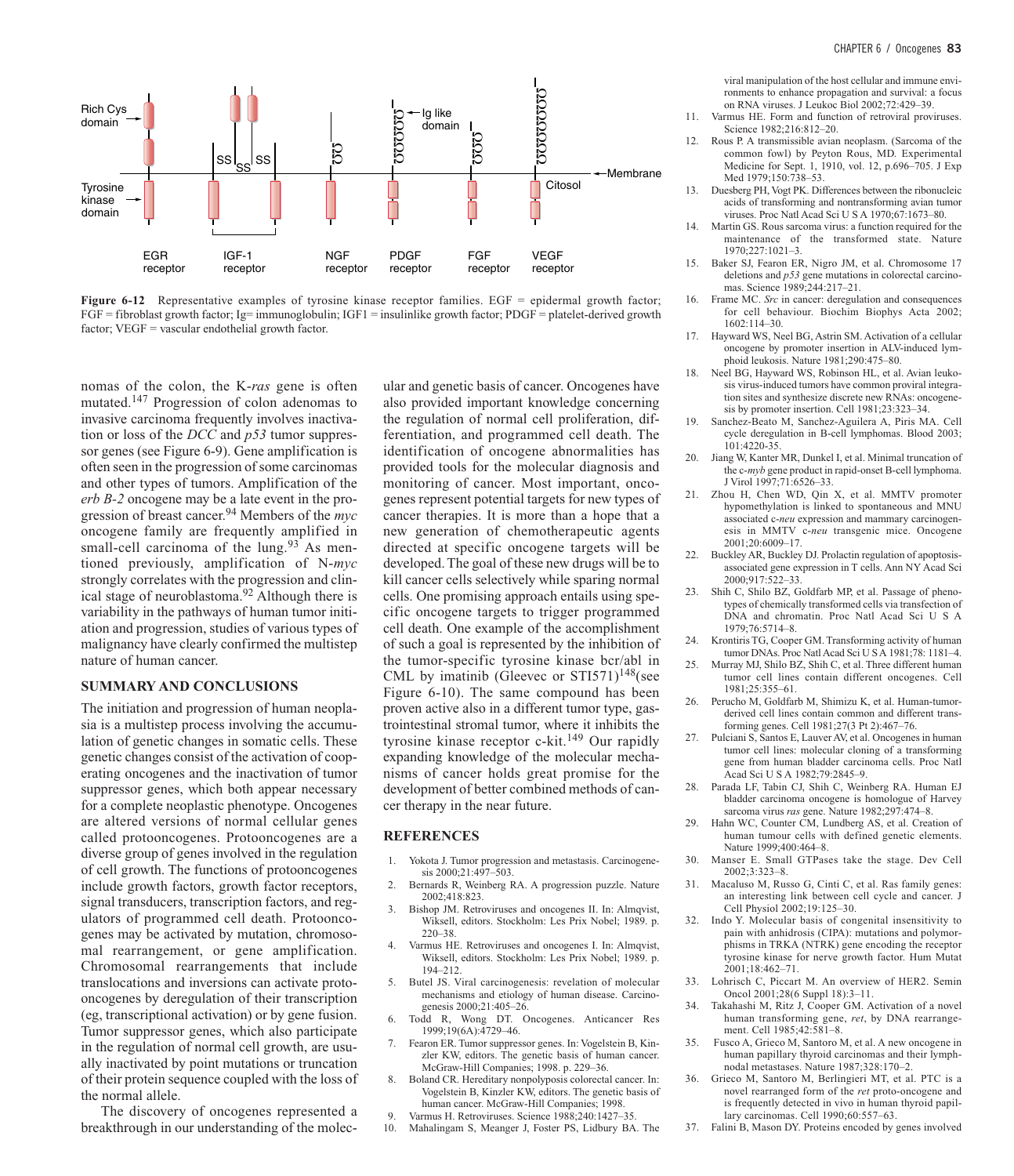#### **84** SECTION 1 / Cancer Biology

in chromosomal alterations in lymphoma and leukemia: clinical value of their detection by immunocytochemistry. Blood 2002;99:409–26.

- 38. Tomescu O, Barr FG. Chromosomal translocations in sarcomas: prospects for therapy. Trends Mol Med 2001;7:554–9.
- 39. Nowell PC, Croce CM. Chromosomal approaches to the molecular basis of neoplasia. Symp Fundam Cancer Res 1986;39:17–29.
- 40. Nowell PC. Progress with chronic myelogenous leukemia: a personal perspective over four decades. Annu Rev Med  $2002:53:1-13$ .
- 41. Hanahan D, Weinberg RA. The hallmarks of cancer. Cell 2000;100:57–70.
- 42. Pupa SM, Menard S, Forti S, Tagliabue E. New insights into the role of extracellular matrix during tumor onset and progression. J Cell Physiol 2002;192:259–67.
- 43. Betsholtz C, Karlsson L, Lindahl P. Developmental roles of platelet-derived growth factors. Bioessays 2001;23: 494–507.
- 44. Liu J, Xu R, Jin Y, Wang D. Triplex targeting of human PDGF-B (c-*sis*, proto-oncogene) promoter specifically inhibits factors binding and PDGF-B transcription. Nucleic Acids Res 2001;29:783–91.
- 45. Heldin CH, Westermark B. Mechanism of action and in vivo role of platelet-derived growth factor. Physiol Rev 1999;79:1283–316.
- 46. Sporn MB, Roberts AB. Autocrine growth factors and cancer. Nature 1985;313:745–7.
- 47. Minoletti F, Miozzo M, Pedeutour F, et al. Involvement of chromosomes 17 and 22 in dermatofibrosarcoma protuberans. Genes Chromosomes Cancer 1995;13:62–5.
- 48. Pedeutour F, Simon MP, Minoletti F, et al. Translocation, t(17;22)(q22;q13), in dermatofibrosarcoma protuberans: a new tumor–associated chromosome rearrangement. Cytogenet Cell Genet 1996;72:171–4.
- 49. Simon MP, Pedeutour F, Sirvent N, et al. Deregulation of the platelet-derived growth factor B-chain gene via fusion with collagen gene *COL1A1* in dermatofibrosarcoma protuberans and giant-cell fibroblastoma. Nature Genetics 1997;15:95–8.
- 50. Greco A, Fusetti L, Villa R, et al. Transforming activity of the chimeric sequence formed by the fusion of collagene gene *COL1A1* and the platelet derived growth factor B-chain gene in dermatofibrosarcoma protuberans. Oncogene 1998;17:1313–9.
- 51. Shimizu A, O'Brien KP, Sjoblom T, et al. The dermatofibrosarcoma protuberans-associated collagen type Ia1/platelet-derived growth factor (PDGF) B-chain fusion gene generates a transforming protein that is processed to functional PDGF-BB. Cancer Res 1999;59:3719–23.
- 52. Grimm SL, Nordeen SK. Mouse mammary tumor virus sequences responsible for activating cellular oncogenes. J Virol 1998;72:9428–35.
- 53. Zwick E, Bange J, Ullrich A. Receptor tyrosine kinase signalling as a target for cancer intervention strategies. Endocr Relat Cancer 2001;8:161–73.
- 54. Miranda C, Zanotti G, Pagliardini S, et al. Gain of function mutations of RTK conserved residues display differential effects on NTRK1 kinase activity. Oncogene 2002;2:8334–9.
- 55. Arteaga CL. Epidermal growth factor receptor dependence in human tumors: more than just expression? Oncologist 2002;7Suppl 4:31–9.
- 56. Pollock PM, Meltzer PS. Lucky draw in the gene raffle. Nature 2002;417(6892):906–7.
- 57. Vallar L. Oncogenic role of heterotrimeric G proteins. Cancer Surv 1996;27:325–38.
- 58. Cantley LC, Auger KR, Carpenter C, et al. Oncogenes and signal transduction. Cell 1991;64:281–302.
- 59. Bourne HR, De Franco AL. Signal transduction and intracellular messengers. In: Weinberg RA, editor. Oncogenes and the molecular origins of cancer. Cold Spring Harbor, NY: Cold Spring Harbor Laboratory Press; 1989. p. 97–124.
- 60. Kaziro Y, Itoh H, Kozasa T, et al. Structure and function of signal-transducing GTP-binding proteins. Annu Rev Biochem 1991;60:349–400.
- 61. Salgia R, Skarin AT. Molecular abnormalities in lung cancer. J Clin Oncol 1998;16:1207–17.
- 62. Rodrigues GA, Park M. Oncogenic activation of tyrosine kinases. Curr Opin Genet Develop 1994;4:15–24.
- Mitchell PJ, Tjian R. Transcriptional regulation in mammalian cells by sequence-specific DNA binding proteins. Science 1989;245:371–8.
- 64. Darnell JE Jr. Transcription factors as targets for cancer therapy. Nat Rev Cancer 2002;2:740–9.
- 65. Shaulian E, Karin M. AP-1 in cell proliferation and survival. Oncogene 2001;20:2390–400.
- 66. Shaulian E, Karin M. AP-1 as a regulator of cell life and death. Nat Cell Biol 2002;4:E131–E136.
- 67. Thormeyer D, Baniahmad A. The v-*erbA* oncogene (review). Int J Mol Med 1999;4:351–8.
- 68. Cleary ML. Oncogenic conversion of transcription factors by chromosomal translocations. Cell 1991;66:619–22.
- 69. Sanchez-Prieto R, de Alava E, Palomino T, et al. An association between viral genes and human oncogenic alterations: the adenovirus E1A induces the Ewing tumor fusion transcript EWS-FLI1. Nat Med 1999;5:1076–9.
- 70. Boxer LM, Dang CV. Translocations involving c-myc and c-*myc* function. Oncogene 2001;20:5595–610.
- 71. Konopleva M, Zhao S, Xie Z, et al. Apoptosis. Molecules and mechanisms. Adv Exp Med Biol 1999;457:217–36.
- Tsujimoto Y, Finger LR, Yunis J, et al. Cloning of the chromosomal breakpoint of neoplastic B-cells with the t(14;18) chromosome translocation. Science 1984;226: 1097–9.
- 73. Cleary ML, Smith SD, Sklar J. Cloning and structural analysis of cDNAs for *bcl*-2 and a hybrid *bcl*-*2*/immunoglobulin transcript resulting from the t(14;18) translocation. Cell 1986;47:19–28.
- 74. Baliga BC, Kumar S. Role of Bcl-2 family of proteins in malignancy. Hematol Oncol 2002;20:63–74.
- 75. Huang Z. The chemical biology of apoptosis. Exploring protein-protein interactions and the life and death of cells with small molecules. Chem Biol 2002; 9:1059–72.
- 76. Bishop JM. Molecular themes in oncogenesis. Cell 1991;64:235–48.
- 77. Rodenhuis S. *ras* and human tumors. Semin Cancer Biol 1992;3:241–7.
- 78. Minamoto T, Mai M, Ronai Z. K-*ras* mutation: early detection in molecular diagnosis and risk assessment of colorectal, pancreas, and lung cancers–a review. Cancer Detect Prev 2000;24:1–12.
- 79. Beaupre DM, Kurzrock R. RAS and leukemia: from basic mechanisms to gene-directed therapy. J Clin Oncol  $1999 \cdot 17 \cdot 1071 - 9$
- 80. Padua RA, West RR. Oncogene mutation and prognosis in the myelodysplastic syndromes. Br J Haematol 2000;111:873–4.
- 81. Wynford-Thomas D. Origin and progression of thyroid epithelial tumours: cellular and molecular mechanisms. Horm Res 1997;47:145–57.
- 82. Motoi N, Sakamoto A, Yamochi T, et al. Role of ras mutation in the progression of thyroid carcinoma of follicular epithelial origin. Pathol Res Pract 2000;196:1–7.
- 83. Oudejans JJ, Slebos RJ, Zoetmulder FA, et al. Differential activation of ras genes by point mutation in human colon cancer with metastases to either lung or liver. Int J Cancer 1991;49:875–9.
- 84. Pasini B, Ceccherini I, Romeo G. RET mutations in human disease. TIG 1996;12:138–44.
- Ponder BAJ, Pierotti MA. Mutations in RET in MEN2. In: Nelkin BD, editor. Genetic mechanisms in multiple endocrine neoplasia type 2. Landes Company; 1996.
- 86. Alt FW, Kellems RE, Bertino JR, Schimke RT. Selective multiplication of dihydrofolate reductase genes in methotrexate-resistant variants of cultured murine cells. J Biol Chem 1978;253:1357–70.
- 87. Cowell JK. Double minutes and homogeneously staining regions: gene amplification in mammalian cells. Annu Rev Genet 1982;16:21-59.
- 88. Keung YK, Cobos E, Morgan D, et al. Double minute chromosomes and myelodysplastic syndrome: a case report and literature review. Cancer Genet Cytogenet 1997;97:94–6.
- 89. Brison O. Gene amplification and tumor progression. Biochim Biophys Acta 1993;1155:25–41.
- Schwab M, Alitalo K, Klempnauer KH, et al. Amplified DNA with limited homology to myc cellular oncogene is shared by human neuroblastoma cell lines and a neuroblastoma tumour. Nature 1983;305:245–8.
- 91. Brodeur GM, Hogarty MD. Gene amplification in human cancer: biological and clinical significance. In: Vogelstein B, Kinzler K, editors. The genetic basis of human cancer. McGraw-Hill, 1998: 161-172.
- Kruidering M. N-MYC overexpression and neuroblastomas. Trends Pharmacol Sci 2002;23:452.
- 93. Zajac-Kaye M. *Myc* oncogene: a key component in cell cycle regulation and its implication for lung cancer. Lung Cancer 2001;34 Suppl 2:S43–S46.
- 94. Eccles SA. The role of c-*erbB*-*2*/*HER2*/*neu* in breast can-

cer progression and metastasis. J Mammary Gland Biol Neoplasia 2001;6:393–406.

- 95. Mitelman F. Recurrent chromosome aberrations in cancer. Mutat Res 2000;462:247–53.
- 96. Heerema NA. Chromosomes in lymphomas and solid tumors. Cancer Invest 1998;16:183–7.
- 97. Flajnik MF. Comparative analyses of immunoglobulin genes: surprises and portents. Nat Rev Immunol 2002;2:688–98.
- 98. Siebert R, Matthiesen P, Harder S, et al. Application of interphase fluorescence in situ hybridization for the detection of the Burkitt translocation  $t(8,14)(q24;q32)$ in B-cell lymphomas. Blood 1998;91:984–90.
- 99. Mann G, Trebo MM, Haas OA, et al. Philadelphia chromosome-positive mature B-cell (Burkitt cell) leukaemia. Br J Haematol 2002;118:559–62.
- 100. Martin-Subero JI, Harder L, Gesk S, et al. Interphase FISH assays for the detection of translocations with breakpoints in immunoglobulin light chain loci. Int J Cancer 2002;98:470–4.
- 101. Yamamoto K, Hamaguchi H, Nagata K, Taniwaki M. A variant Burkitt-type translocation (8;22)(q24;q11) in multiple myeloma. Report of a new case and review of the literature. Cancer Genet Cytogenet 1998;104:98–103.
- 102. Glassman AB, Hopwood V, Hayes KJ. Cytogenetics as an aid in the diagnosis of lymphomas. Ann Clin Lab Sci 2000;30:72–4.
- 103. Hatano M, Roberts CW, Minden M, et al. Deregulation of a homeobox gene, HOX11, by the t(10;14) in T cell leukemia. Science 1991;253:79–82.
- 104. Baer R. TAL1, TAL2 and LYL1: a family of basic helixloop-helix proteins implicated in T cell acute leukaemia. Semin Cancer Biol 1993;4:341–7.
- 105. Sanchez-Garcia I, Rabbitts TH. LIM domain proteins in leukaemia and development. Semin Cancer Biol 1993;4:349–58.
- 106. Elnenaei MO, Jadayel DM, Matutes E, et al. Cyclin D1 by flow cytometry as a useful tool in the diagnosis of B-cell malignancies. Leuk Res 2001;25:115–23.
- 107. Drexler HG, MacLeod RA. Malignant hematopoietic cell lines: in vitro models for the study of mantle cell lymphoma. Leuk Res 2002;26:781–7.
- 108. Pekarsky Y, Hallas C, Croce CM. Molecular basis of mature T-cell leukemia. JAMA 2001;286:2308–14.
- 109. Groffen J, Stephenson JR, Heisterkamp N, et al. Philadelphia chromosomal breakpoints are clustered within a limited region, bcr, on chromosome 22. Cell 1984; 36:93–4.
- 110. Shtivelman E, Lifshitz B, Gale RP, Canaani E. Fused transcript of *abl* and *bcr* genes in chronic myelogenous leukaemia. Nature 1985;315:550-4.
- 111. Druker BJ. Current treatment approaches for chronic myelogenous leukemia. Cancer J 2001;7 Suppl 1:S14–S18.
- 112. Ottmann OG, Druker BJ, Sawyers CL, et al. A phase 2 study of imatinib in patients with relapsed or refractory Philadelphia chromosome-positive acute lymphoid leukemias. Blood 2002;100(:1965–71.
- 113. Duyster J, Bai RY, Morris SW. Translocations involving anaplastic lymphoma kinase (ALK). Oncogene 2001;20:5623–37.
- 114. Dierov J, Xu Q, Dierova R, Carroll M. TEL/plateletderived growth factor receptor beta activates phosphatidylinositol 3 (PI3) kinase and requires PI3 kinase to regulate the cell cycle. Blood 2002;99:1758–65.
- 115. Uckun FM, Sensel MG, Sather HN, et al. Clinical significance of translocation  $t(1;19)$  in childhood acute lymphoblastic leukemia in the context of contemporary therapies: a report from the Children's Cancer Group. J Clin Oncol 1998;16:527–35.
- 116. Salomoni P, Pandolfi PP. The role of PML in tumor suppression. Cell 2002;108:165–70.
- 117. Wang ZG, Delva L, Gaboli M, et al. Role of PML in cell growth and the retinoic acid pathway. Science 1998;279:1547–51.
- 118. Whitman SP, Strout MP, Marcucci G, et al. The partial nontandem duplication of the *MLL* (*ALL1*) gene is a novel rearrangement that generates three distinct fusion transcripts in B-cell acute lymphoblastic leukemia. Cancer Res 2001;61:59–63.
- 119. Armstrong SA, Staunton JE, Silverman LB, et al. *MLL* translocations specify a distinct gene expression profile that distinguishes a unique leukemia. Nat Genet 2002;30:41–7.
- 120. Thirman MJ, Gill HJ, Burnett RC, et al. Rearrangement of the *MLL* gene in acute lymphoblastic and acute myeloid leukemias with 11q23 chromosomal translocations. N Engl J Med 1993;329:909–14.